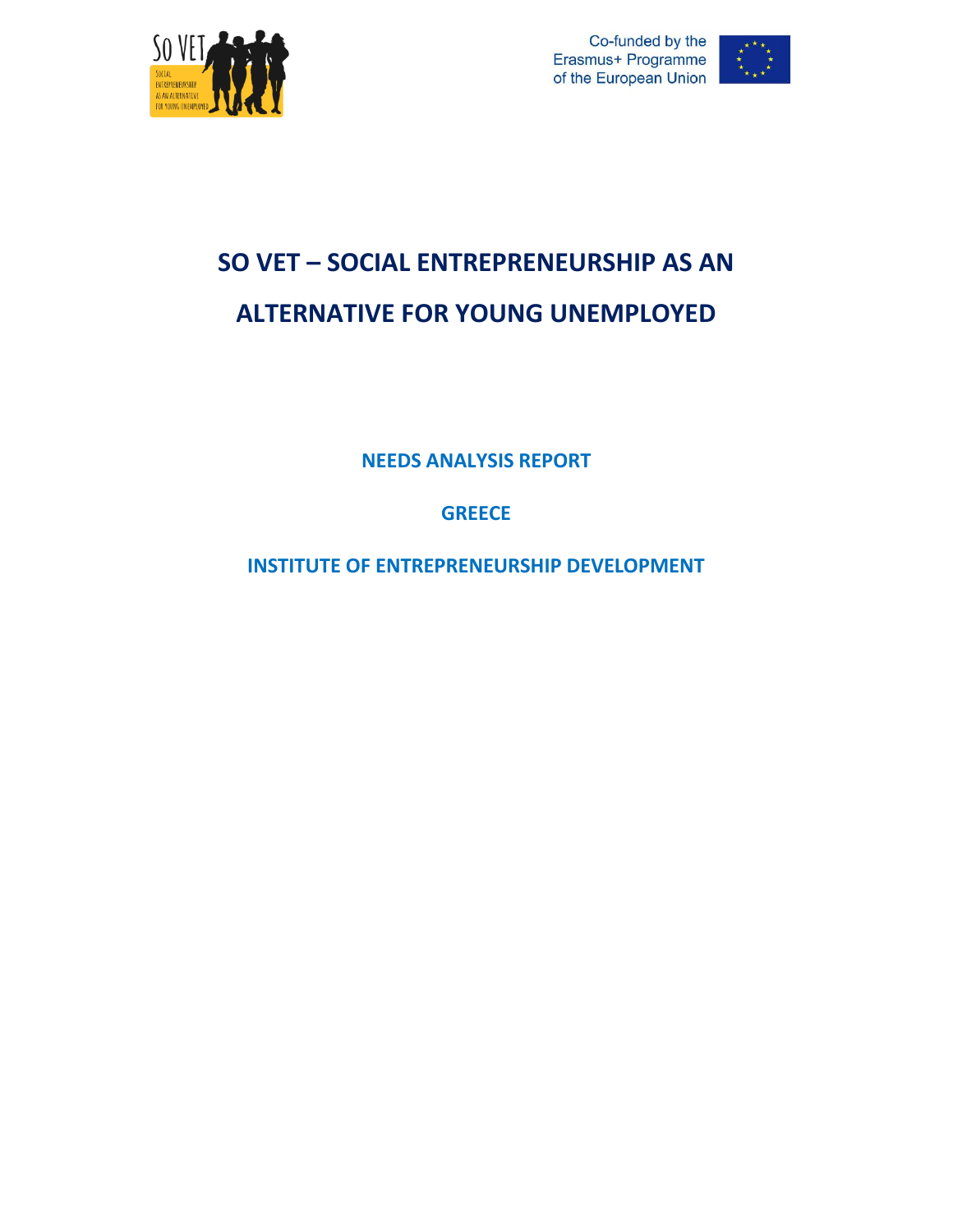





# **CONTENTS**

| Official policy and public documents regulating social economy & entrepreneurship 5                                                                                |
|--------------------------------------------------------------------------------------------------------------------------------------------------------------------|
| Public policies and instruments supporting the development of social entrepreneurship                                                                              |
|                                                                                                                                                                    |
| <b>CHAPTER III - OVERVIEW OF THE NATIONAL CONTEXT RELATED TO SOCIAL ECONOMY &amp;</b>                                                                              |
|                                                                                                                                                                    |
| Existing research/information/national studies regarding the current state of youth<br>unemployment and social economy & entrepreneurship in partner countries  11 |
| Main needs and challenges faced by young potential social entrepreneurs 14                                                                                         |
| Formal and non-formal education and training in social economy  15                                                                                                 |
| CHAPTER IV - FINDINGS FROM THE SURVEY & THE INTERVIEWS WITH THE TARGET GROUP 17                                                                                    |
|                                                                                                                                                                    |
|                                                                                                                                                                    |
|                                                                                                                                                                    |
|                                                                                                                                                                    |
|                                                                                                                                                                    |
|                                                                                                                                                                    |
|                                                                                                                                                                    |
|                                                                                                                                                                    |
|                                                                                                                                                                    |
|                                                                                                                                                                    |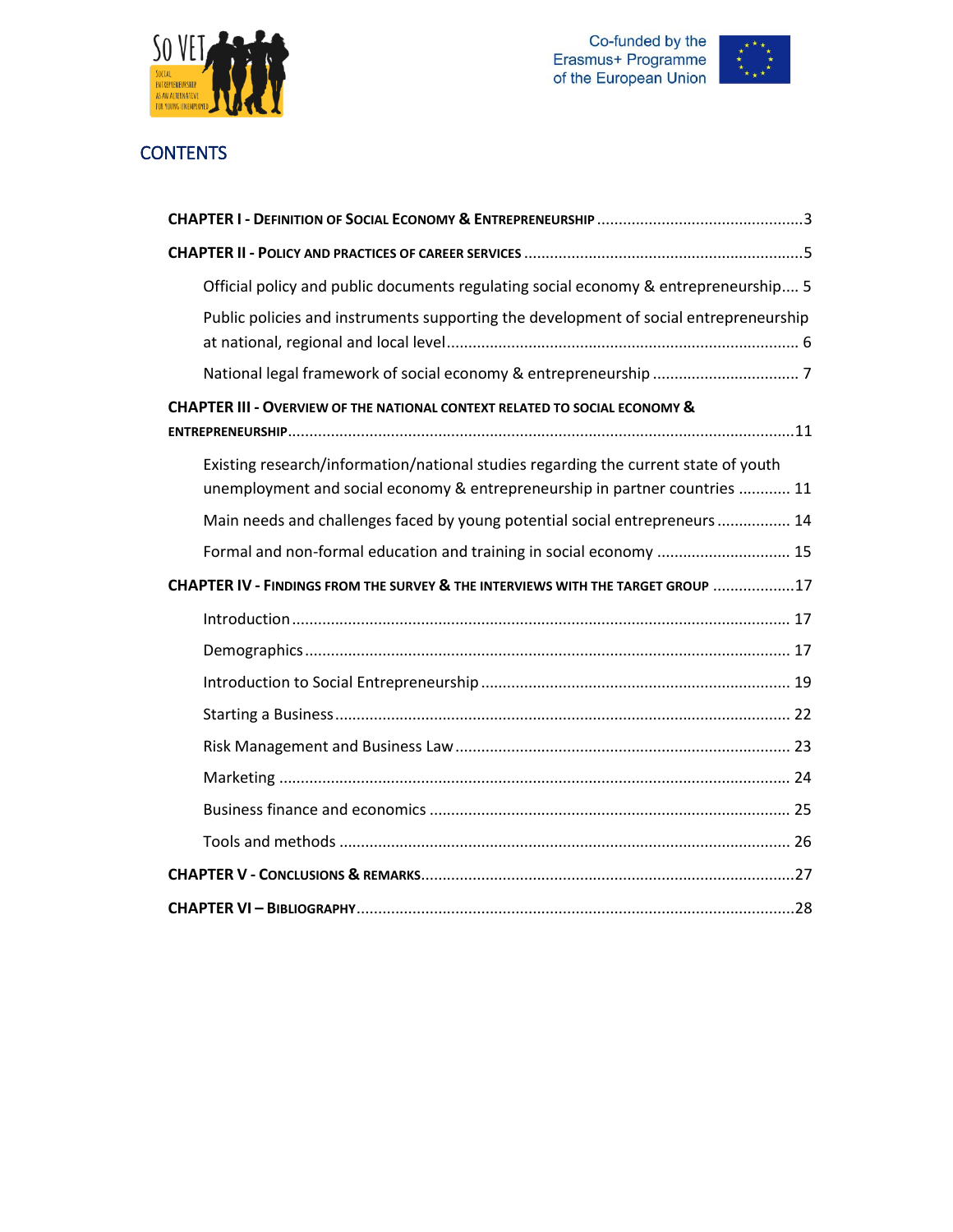





# <span id="page-2-0"></span>CHAPTER I - Definition of Social Economy & Entrepreneurship

The term Social Economy is placed several centuries back, with several examples both from ancient Greece, concerning the fundraising for ceremonial or even funeral ceremonies, and from ancient Rome, mainly regarding financing craftsman association (Moulaert, Ailenet, 2005). Over the time, the term Social Economy passed through various stages and consequently changed several times conceptual content.

Social Economy gets active through collective systems, voluntary actions and social activities in general, that are not operating for profit but do operate in a social as well as an economic context.

The field of Social Economy is bounded primarily between the state policy and private investment for economic activity. It is developed to cover that needs of the society for which neither the private sector is concerned due to the absence of high profit, nor the government sector is able to contribute due to lack of financial and economic tools.

It is difficult to provide a generally agreed definition of Social Economy. However, a list of common characteristics regarding the term Social Economy could be pointed out. Its main characteristics are summarized below:

- Priority is given to the human factor and the social mission rather than economic purpose
- The aim is to meet the needs of society that neither the government nor the market cover (unmet needs)
- The aim is to address the exclusion of groups with inequalities in the working market
- It is the given the opportunity to create strong continuous employment opportunities (employment potential)
- There is mobility of local social capital into productive initiatives (Human capital mobilization)
- Important is also the voluntary and the open participation of the member
- There is democratic control and participation of the members, aiming the common good
- Defend and implement the principles of solidarity and responsibility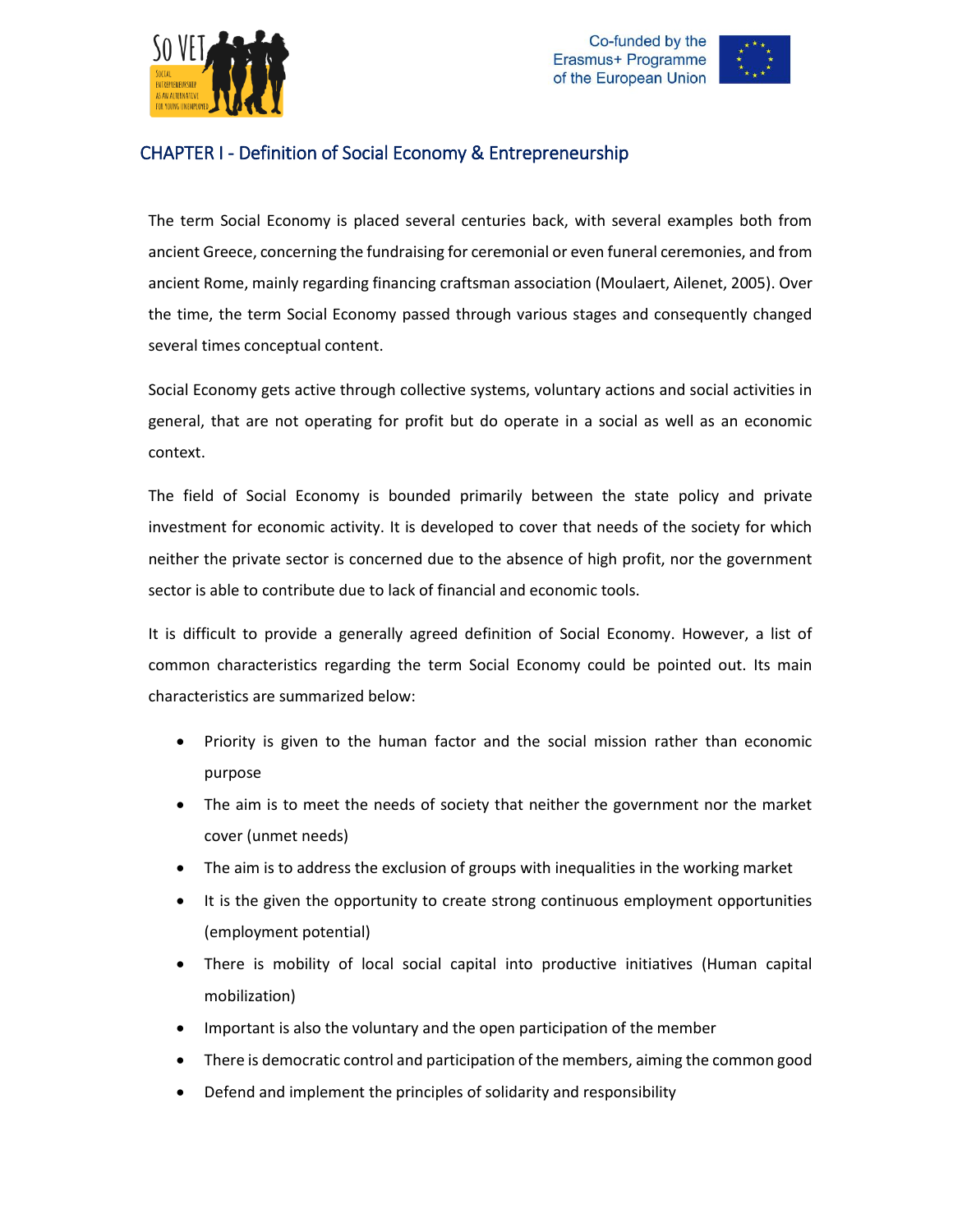





 There is autonomous administration and complete independence from public authorities

The term "Social Economy" was not used until ten years ago, when the European Union introduced the French term «Economie Sociale », including in cooperatives, associations and foundations, which until that time did not understand that they belong to the same "family".

Social entrepreneurship is a new form of entrepreneurship, characterized by low business and investment profile and helps to address various problems, which the state is unable to solve. The term includes business and social dimension. Regarding the social dimension, a large number of definitions is given, mainly emphasizing on finding new opportunities of high social value, but also new innovations and ventures with low economic returns. Social Entrepreneurship shifted its emphasis from exclusive social issues in a number of economic issues.

Social entrepreneurship is defined as the economic activity of creating new models for the provision of products and services to serve the basic human needs of the poorest social strata that remain unsatisfied by current economic or social institutions (Seelos & Mair,2005).

However, social entrepreneurship could be defined differently by each one. Mair and Martin (2006) gathered numerous definitions referring to:

- Organizations looking for capitals to meet social needs
- Organizations commercializing the satisfaction of social needs
- Organizations aiming to catalyze existing social structures and alleviate human suffering

Roper and Cheney (2005) present three types of social entrepreneurship with emphasis on the ownership of the enterprise:

- private social entrepreneurship, private initiatives to alleviate social problems for making profit and creating innovations
- public-sector social entrepreneurship, relating to initiatives of public organizations aiming to solve social problems
- social entrepreneurship in the not-for-profit sector

According to The Emergence of Social Enterprise in Europe, the main characteristics that could describe an enterprise as social are: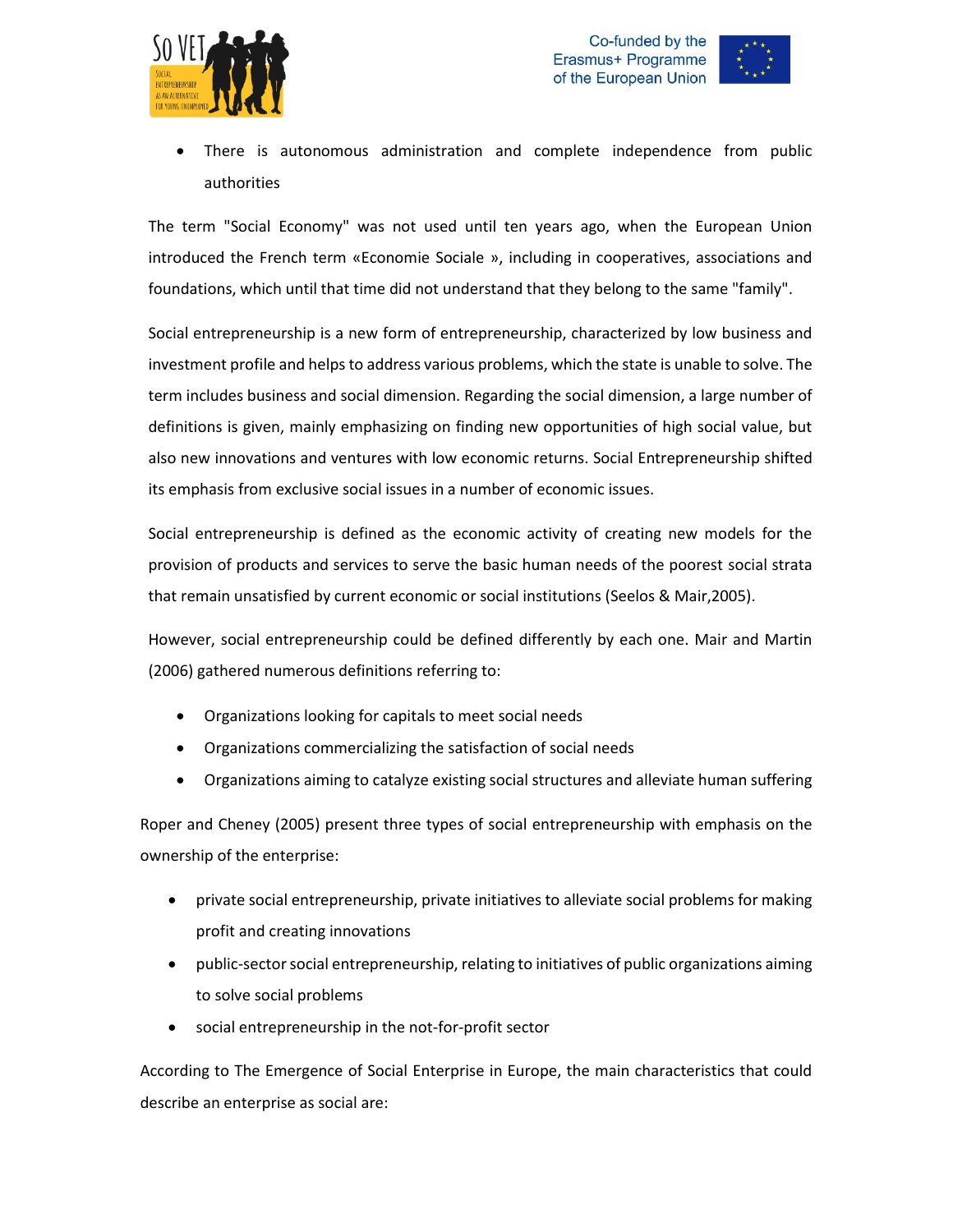



- The continuous activity producing goods and services
- The high degree of autonomy
- The high degree of financial risk
- The limited amount of paid work
- The explicit aim to benefit the society
- The initiative promoted by groups of society
- The power of decision relies more on those members that are not owners of money capital
- The participation in the business of all the people affected by its activity
- The limited distribution of profits

# <span id="page-4-0"></span>CHAPTER II - Policy and practices of career services

#### <span id="page-4-1"></span>Official policy and public documents regulating social economy & entrepreneurship

It is a fact that volunteering in Greece, as a concept, is still limited, compared to what happens in other EU countries. However, for a country like Greece, social economy should be an enlargement field of sustainability and growth in both economy and employment. The socio-economic needs are determined largely on the geographical dispersion of the population, the revitalization efforts about regional economy and the ability of market adaption through flexible formats. Although there is a significant gap in the social promotion services, the sector has not been able grow as much as in other EU countries (National Thematic Social Economy Network, 2005). Unlike other countries, in Greece there has been no effective communication between social enterprises. In fact, until 1995 there had been no contact even among cooperatives. A few years later, and with the European Commission's help, the National Association of Social Economy Enterprises was established.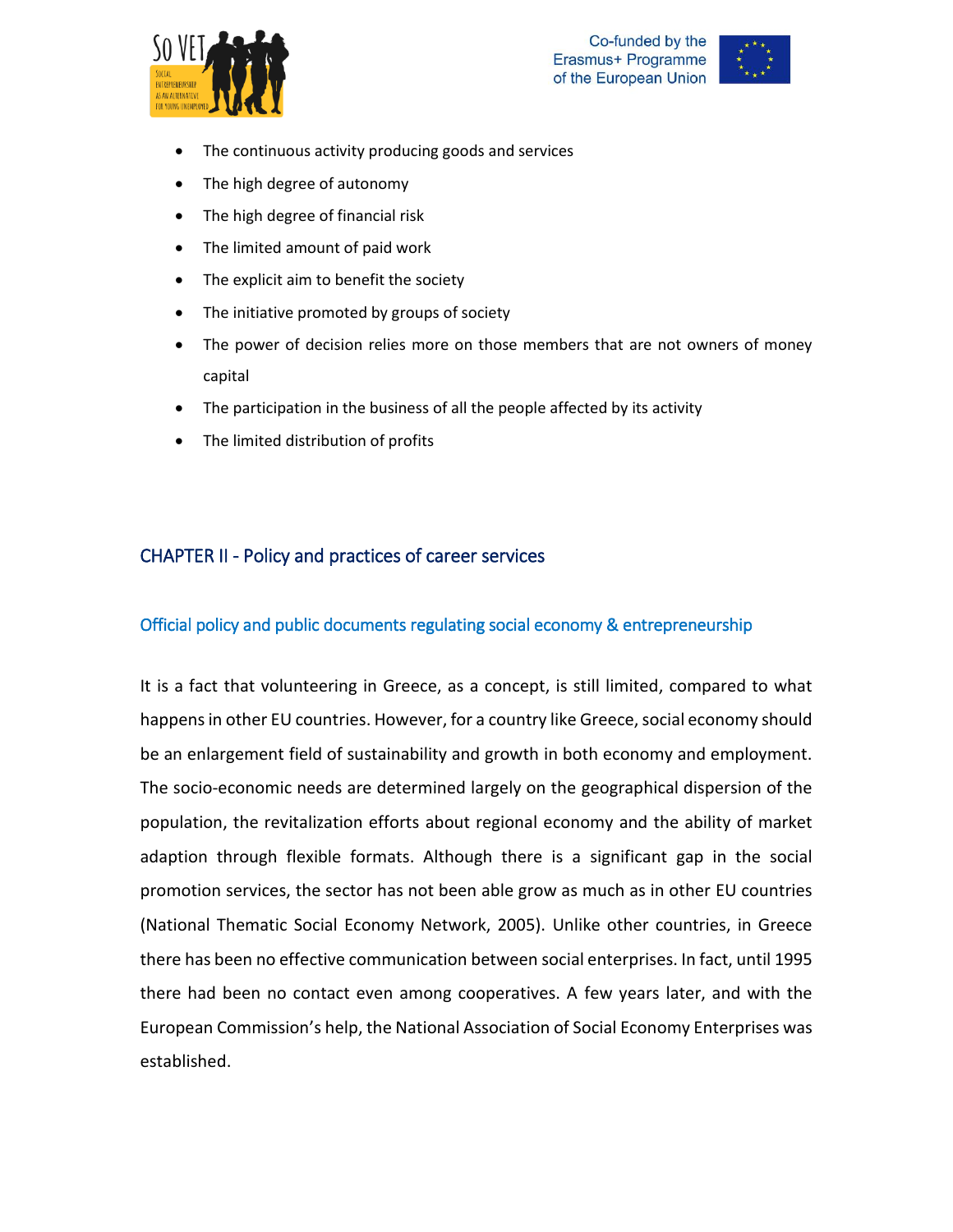





# <span id="page-5-0"></span>Public policies and instruments supporting the development of social entrepreneurship at national, regional and local level

The local government has the duty and the opportunity to enhance and take actions for better planning, coordination, schedule and finally the implementation of political and socio-economic programmes.

# **1.Law 3852/2010, article 100: New Architecture of Local Government and Decentralized Administration -Kallikratis Plan**

For the design and execution of projects and development programmes of the region, as well as services of all kinds, municipalities, regions, municipality associations, Regional Associations of Municipalities, the Union of Municipalities of Greece and the Regions Union, the legal entities of public law constituting or involving the abovementioned institutions and private entities that participate or represent the Union of Hellenic Municipalities and Regions Union, the municipal companies of water and sewerage, municipal and regional institutions, and charitable foundations and endowments and higher education institutions, including Technological Educational Institutions, may conclude program contracts with the State or with each other and with public sector bodies of paragraph 6- article 1- Law 1256/1982, individually or jointly.

In addition, other entities that may participate are companies of Local Government Unit, Vocational Training Centers, Development Funds, chambers, scientific public bodies, research university institutes, cooperatives, cooperative unions and employers' and employees' associations. By the decision of the competent Ministers, it is allowed the participations of banks and credit institutions. Also, it is allowed the participation of charitable foundations and endowments pursuing charitable purposes.

If the nature of the project is cultural, the Ministry of Culture participates as a contractor.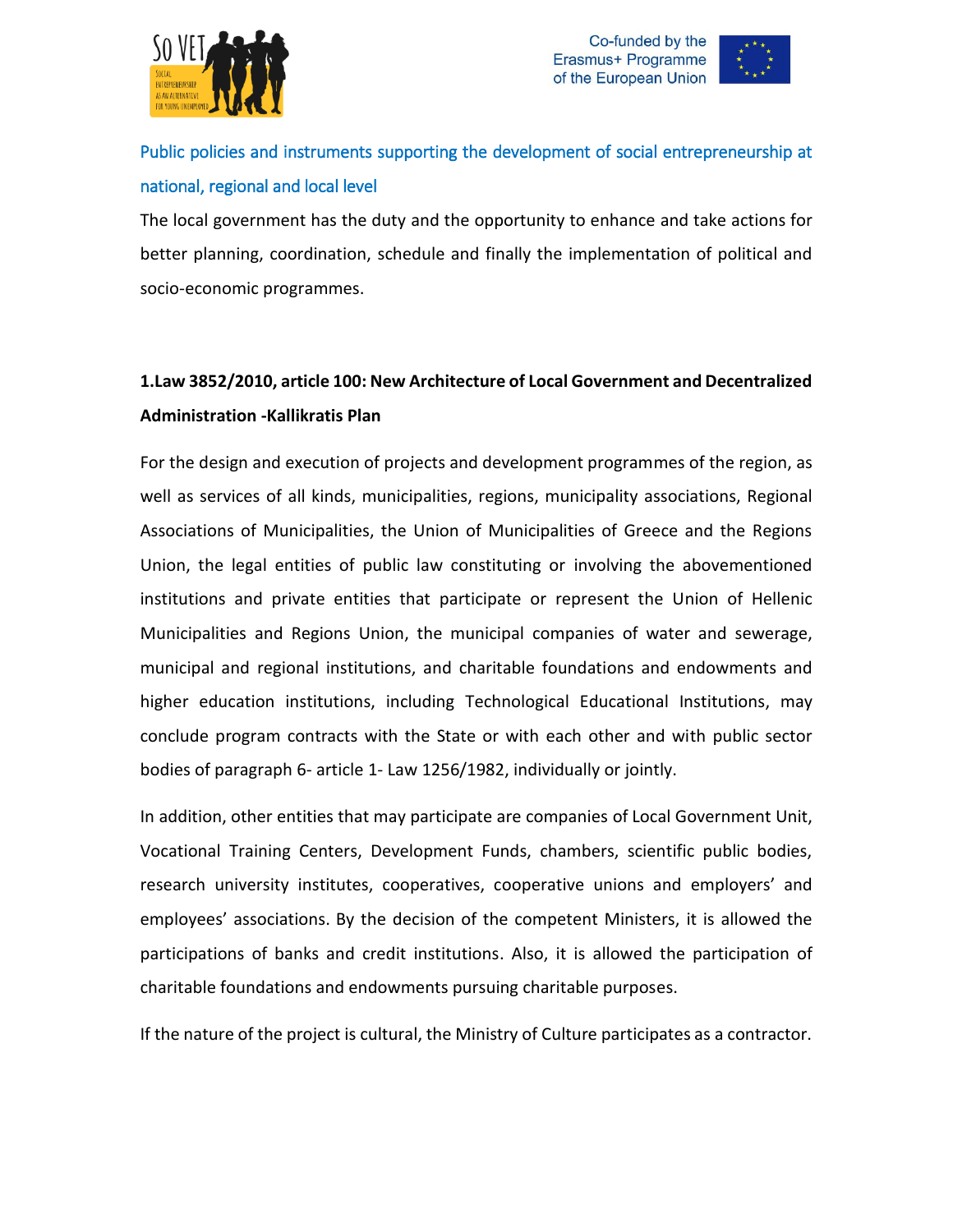





In the programme contracts, it is necessary to set the contract, the purpose and content of the studies, projects, programs or services, their budget, the rights and obligations of the parties, the contract performance schedule, the resources of which will meet the financial obligations undertaken and the duration of the contract. Also, the body for its implementation and monitoring responsibilities, and clauses to the detriment of the party which violates the terms of the program contract. If provided, the definition of the contractor, who may be entrusted with the management, operation and maintenance of projects, is set.

The funding sources may be found in the Public Investment Plan, the Regular Budget or other national or regional programs, as well as from the budgets of contracting entities and by public sector entities that are not part of the program contract.

The municipality might provide the employment of the staff from one party to the other, the transfer of property use, facilities, machinery and tools.

# **2. Law 4019/2011, article 12: Social Economy and Social Entrepreneurship and other provisions**

The above law allows the participation of SCLR in program contracts having as counterparty the government or the broader public sector and local authorities of first and second degree for the implementation of actions referred to statutory purposes of counterparties mentioned in Article 100 Law 3852/2010.

### <span id="page-6-0"></span>National legal framework of social economy & entrepreneurship

The legal framework in Greece consists of government policies and the existing legislative framework for the social economy. The first category includes programmes designed with EU assistance, such as the implementation of EQUAL program, aiming to increase the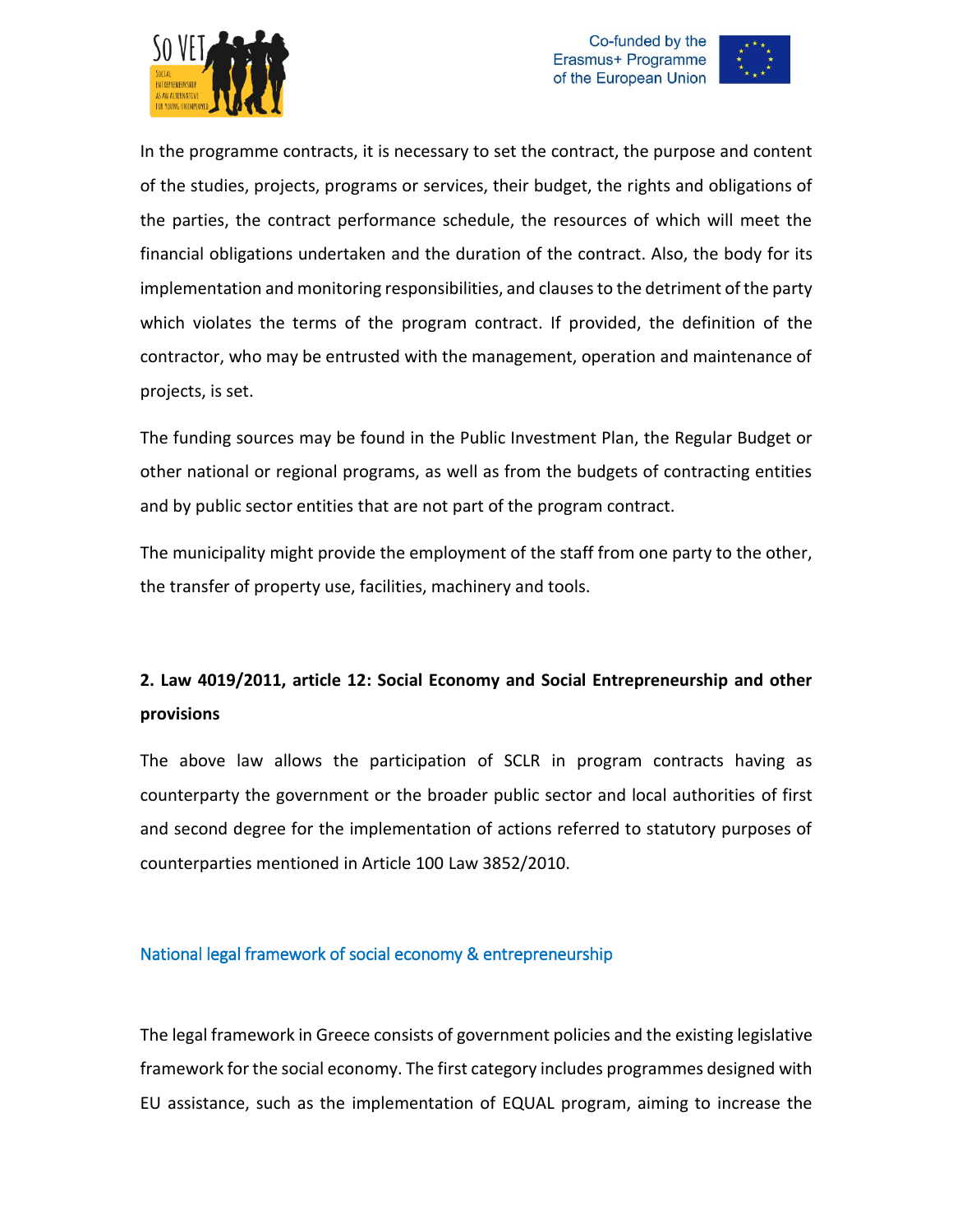





employment rate of vulnerable groups and develop the appropriate conditions for equal opportunities in labour market. Main objectives are the integration of social groups that are discriminated in employment sector, the enhancement of entrepreneur spirit in social entrepreneurship issues, the continuous adaption of workers and enterprises to different challenges but also the avoidance of discrimination on the basis of gender in employment.

Moreover, the Greek state has established a number of insurance and tax measures in order to conserve the benefits and social rights of employees belonging to vulnerable groups and working on social enterprises. In addition, Greece provides financial tools and tax exemptions for the amount of profits that social enterprises make, intended to create reserves.

Until 2011, there was no recognition of the sector of social economy and social entrepreneurship in the national legal framework.

Social Economy in Greece legally recognized by the Law 2716/1999 in which Social Cooperatives of Limited Responsibility (SCLR) have been defined, with a key role to integrate people with psychosocial problems into labor marker. However, SCLR can provide productive, consumer, commercial, credit, education and civil services. Legislation concerning Social Economy and Social Entrepreneurship updated with Law 4019/2011 from which a new social enterprise form arises, the so-called Social Cooperative Enterprise (SCE). In particular, this type of social enterprise can take the form of civil partnership with a social mission and has commercial status. Members of a SCE can be either natural persons or legal entities.

According to Law 4019/2011, Social Economy is: "all economic, business, productive and social activities which are undertaken by legal entities or associations, whose statutory purpose is the pursuit of collective benefit and to serve broader social interests". As the operational body of Social Economy, Social Cooperative Enterprise (SCE) is established. Depending on their specific purpose, can be created three types of SCE:

#### **A) SCE of Integration**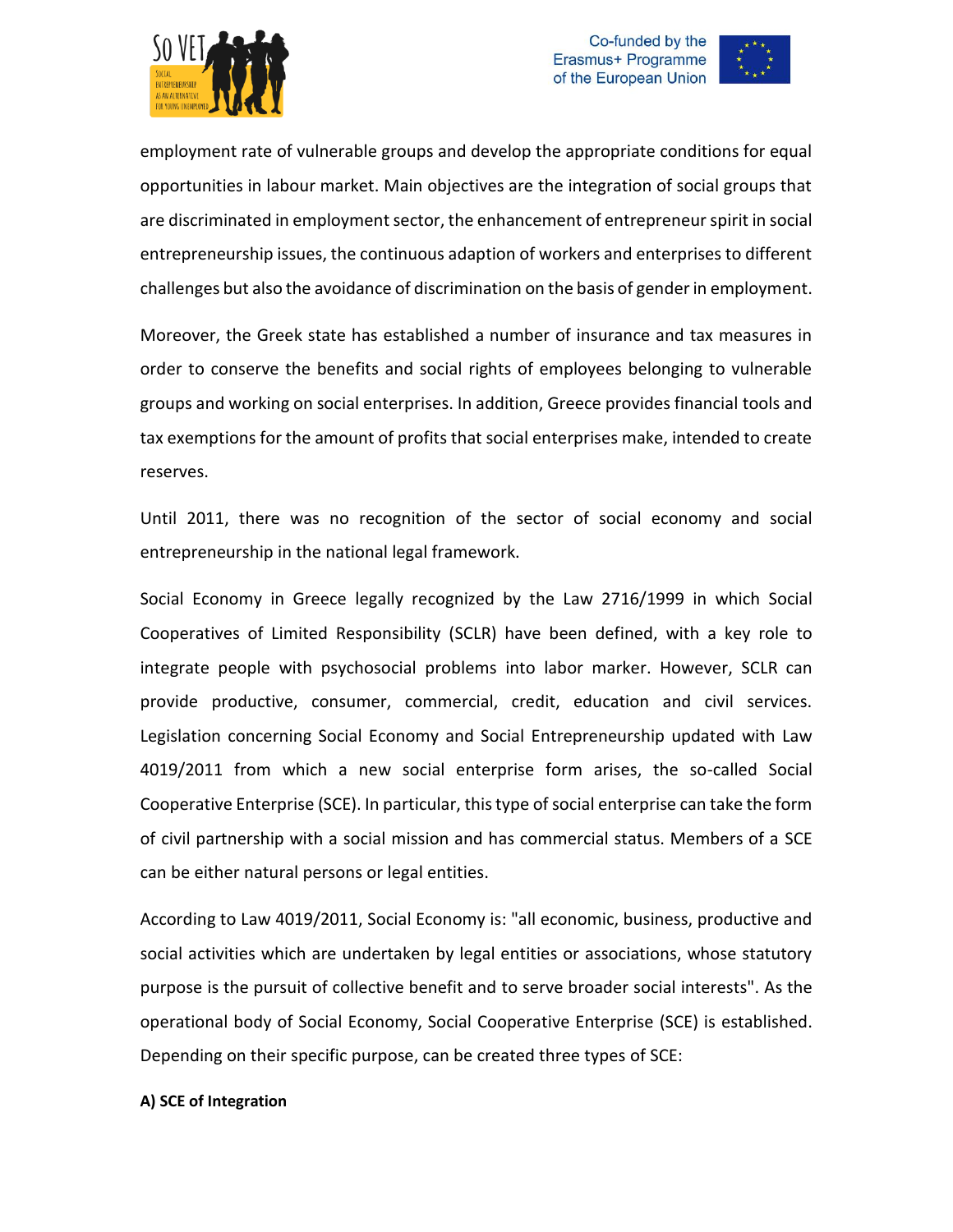





Concerning the integration in economic and social life of persons belonging to Vulnerable Population Groups. A percentage of 40% at least of the workers in these enterprises should belong necessarily to Vulnerable Population Groups. Social Cooperatives of Limited Responsibility (SCLR) are automatically **considered as** SCE of Integration and are falling at the provisions of Law 4019/2011.

#### **B) SCE of Social Care**

Main concern is the production and provision of products and services regarding their social-welfare nature to specific population groups, such as the elderly, infants, children, disabled people and people with chronic diseases.

#### **C) SCE of Collective and Productive Purposes**

They are dealing with the production of goods and services for the satisfaction of collective needs (culture, environment, ecology, education, utilities, utilization of local products, maintaining traditional activities and occupations etc.) that promote local and collective interest, promote employment, strengthening social cohesion and the strengthening of local or regional development.

In the above context, it has been established the General Register of Social Economy, which is a public register kept in electronic form and mandatory entered by the SCE. The register is kept by the Registry Department of Social Economy of the Directorate of Social Protection Ministry of Labor and Social Security. Access to it is free from any party and consists of the following sub-registers:

**a) Social Entrepreneurship Registry**: necessarily entered by SCE, which are established according to Law 4019/2011 and SCLR according to Law 2716/1999.

**b) Special register of other Bodies of Social Economy**: optionally registered by existing legal forms, which cumulatively meet the following criteria:

 whose sole statutory objective is social benefits through the production of goods or the provision of services with collective and social nature,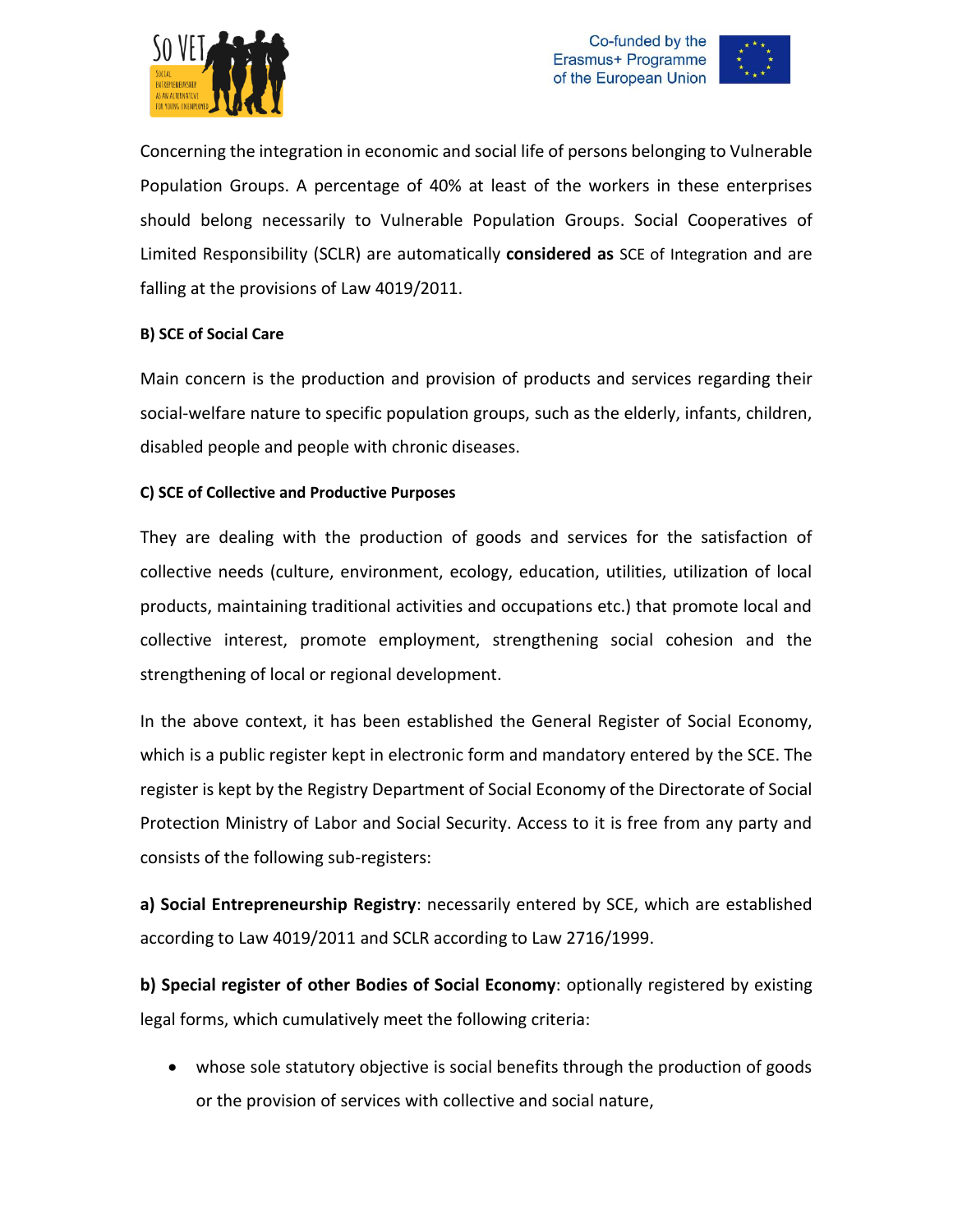





- give priority to persons and work over capital,
- implement a democratic decision-making system,
- have autonomy in the administration and management of their activities,
- provide the use of their profits for their statutory purposes and secondarily for limited distribution of those profits,
- they operate on the principle of sustainable development,
- their activities fall exclusively into one of three categories SCE, which are Integration, Social Care or Collection and Production Purpose,
- develop their activities for at least three years before the submission of the registration application to the Registry.

The Social Economy Entities registered in the Special Register, may be financed by the National Fund of Entrepreneurship and Development and have been established according to Law 3908/2001 concerning the "Reinforcement of Private Investments for Economic Development, Entrepreneurship and Regional Cohesion".

The SCE and the SCLR access the Social Economy Fund and the National Fund of Entrepreneurship and Development. They also can be integrated into Law 3908/2011

In 2012-2013 was proposed the Strategic Plan for the Development of the Department of Social Entrepreneurship concerning 3 axes (i- Support for the Social Economy sector, ii-Financial support for the entry Activity of SCE, iii- Financial tools for the enhancement of SCE) and 11 actions of implementation regarding those 3 axes.

Now, for 2014-2020, is running the project called ''Operation for Regional Mechanisms Supporting the development and promotion of SCE and broader initiatives of Social Economy'' regarding the following aspects:

- Support the establishment, operation of Social Enterprise development at local level
- The diffusion of the idea of Social Economy
- Its consolidation through permanent networks of cooperation and local agreements.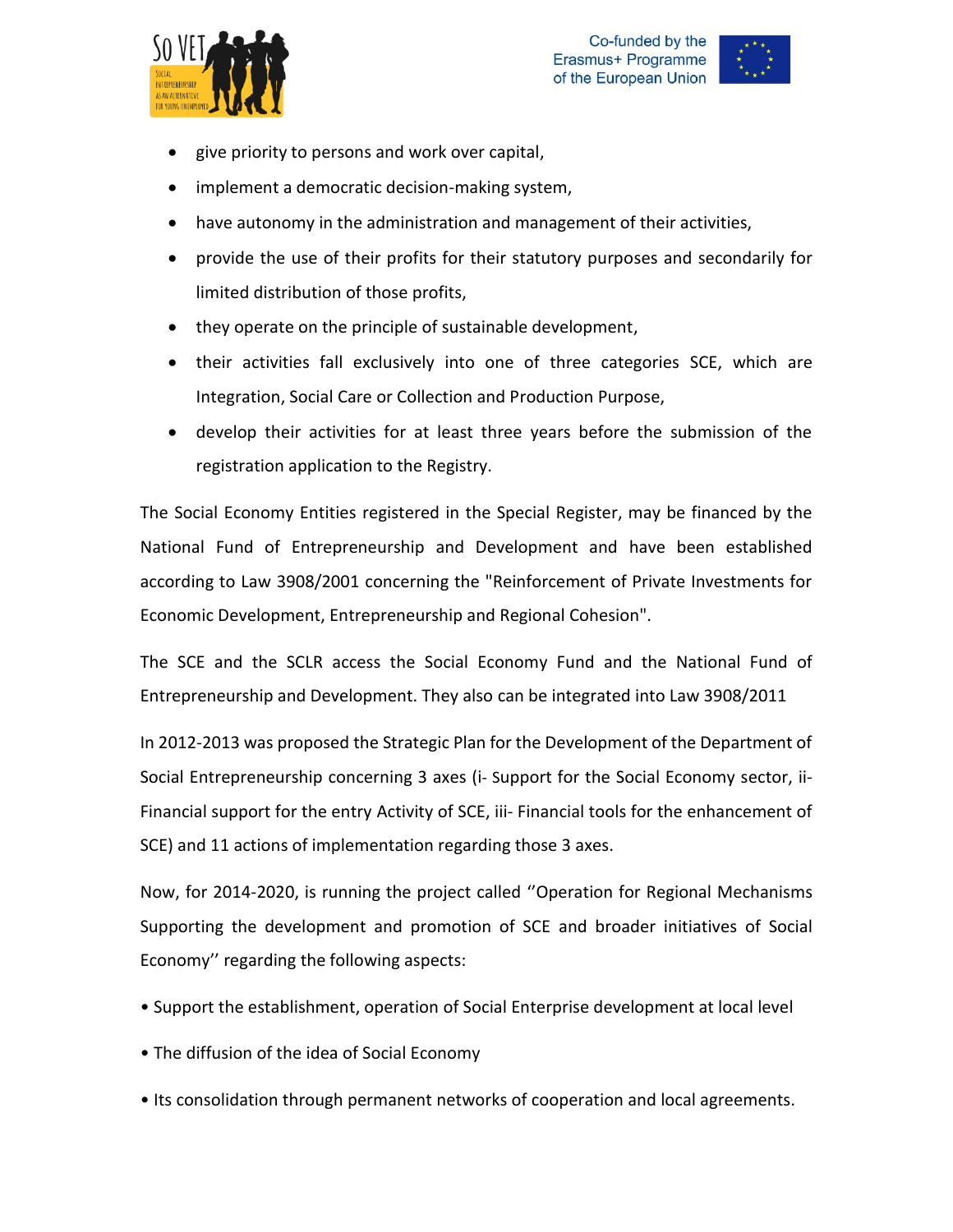





It is expected that 12.489 beneficiaries will benefit, belonging amongst others to vulnerable and special population groups (Law 4019/2011), of which: 6489 will be candidates / potential social entrepreneurs 6,000 are existing social entrepreneurs The action is implemented by the Special Office for Social Inclusion and Social Economy and funded by the Operational Programme "Human Resources Development - EDUCATION AND LIFELONG LEARNING 2014-2020".

# <span id="page-10-0"></span>CHAPTER III - Overview of the national context related to social economy & entrepreneurship

<span id="page-10-1"></span>Existing research/information/national studies regarding the current state of youth unemployment and social economy & entrepreneurship in partner countries

In Greece there is significant number of operators which consist the social economy's sector, for example women's cooperatives, cooperative banks, voluntary organizations, non-profit organizations, and other legal forms of business with social objectives.

It is estimated that are operating:

- 8.400 traditional agricultural cooperatives with more than 950,000 members
- 71 women's cooperatives with more than 1,903 members, concerning the production of traditional products and food or accommodation operation
- 68 cooperative therapeutic units in psychiatric hospitals with 571 patients
- 10 companies which are the evolution of sheltered workshops and collaborative activities with 98 patients
- 32 sheltered workshops with 395 patients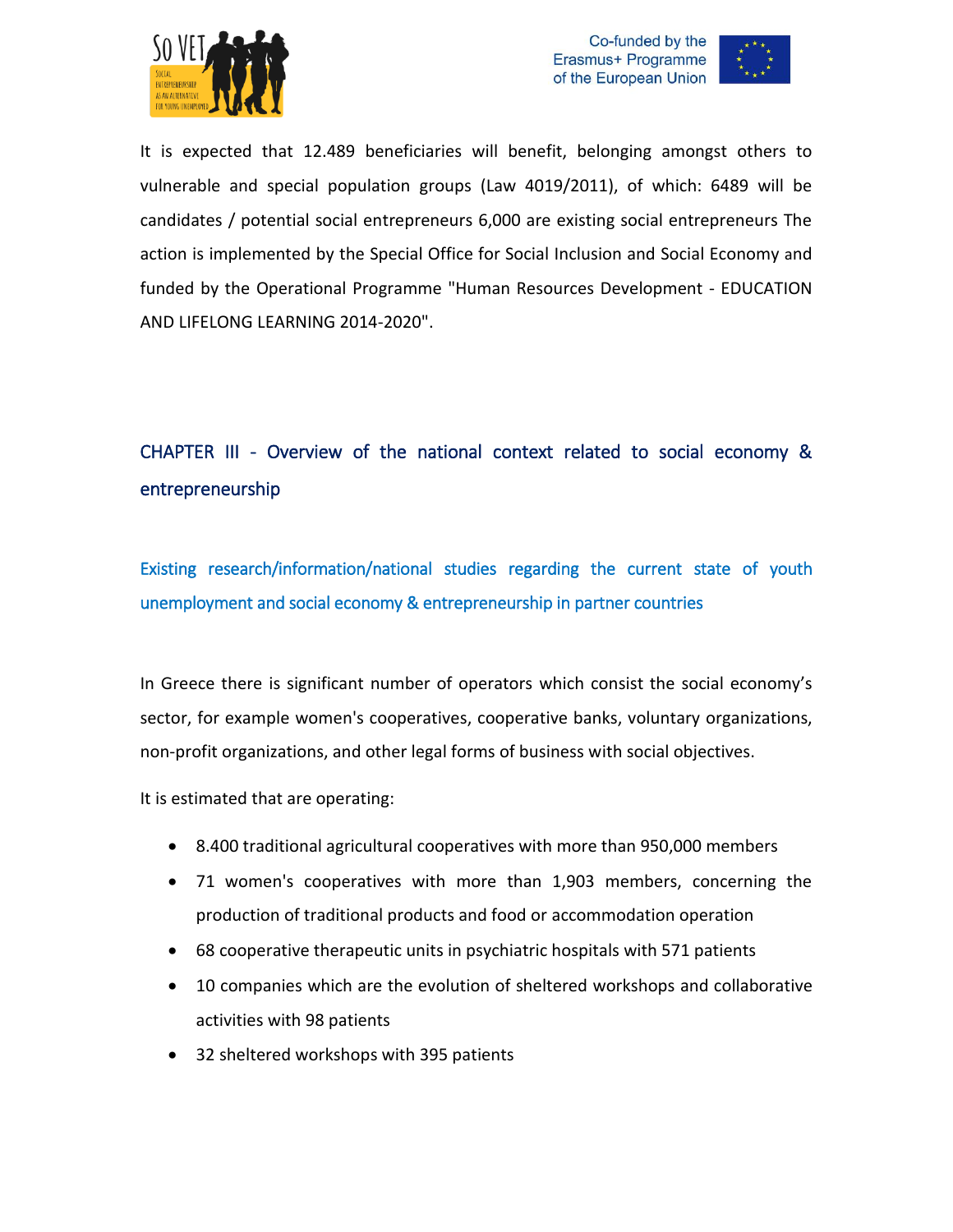



- 15 SCLR concerning the integration of mental patients in the labor market, but also the production of goods and services
- 1.500-2.000 voluntary organizations, of which 200-300 taking active action
- Unknown number of mixed unions, voluntary organizations, associations specifically recognized as charitable, urban non-profit companies, institutions etc. associations of persons, organizations or corporations
- Over 550 registered Social Enterprises to Social Economy Registry until now.

Most of social enterprises that have set up promote social and production purposes. The biggest number of such enterprises is located in the prefectures of Attica, Dodecanese Thessaloniki, Evros, Arcadia, Corinth and Achaia.

Greece is in the first position of youth unemployment, and according to data from April 2016, 47.4% of young people under 25 are unemployed.

#### **Youth unemployment causes**

#### **1. Financial crisis**

Though the current youth unemployment crisis was not caused by the financial crisis alone, the recession just made existing problems in labour markets, education systems and other structures worse.

Greece and Spain, for example, were experiencing high youth unemployment years before the financial downturn, and a sudden surging of economies wouldn't be enough to put the 74 million unemployed young people to work. Furthermore, the youth unemployment rate is two to three times higher than the adult rate no matter the economic climate.

The recession did, however, affect the quality and security of jobs available to young people. Temporary positions, part-time work, zero-hour contracts and other precarious job paths are often the only way young people can earn money or gain experience these days.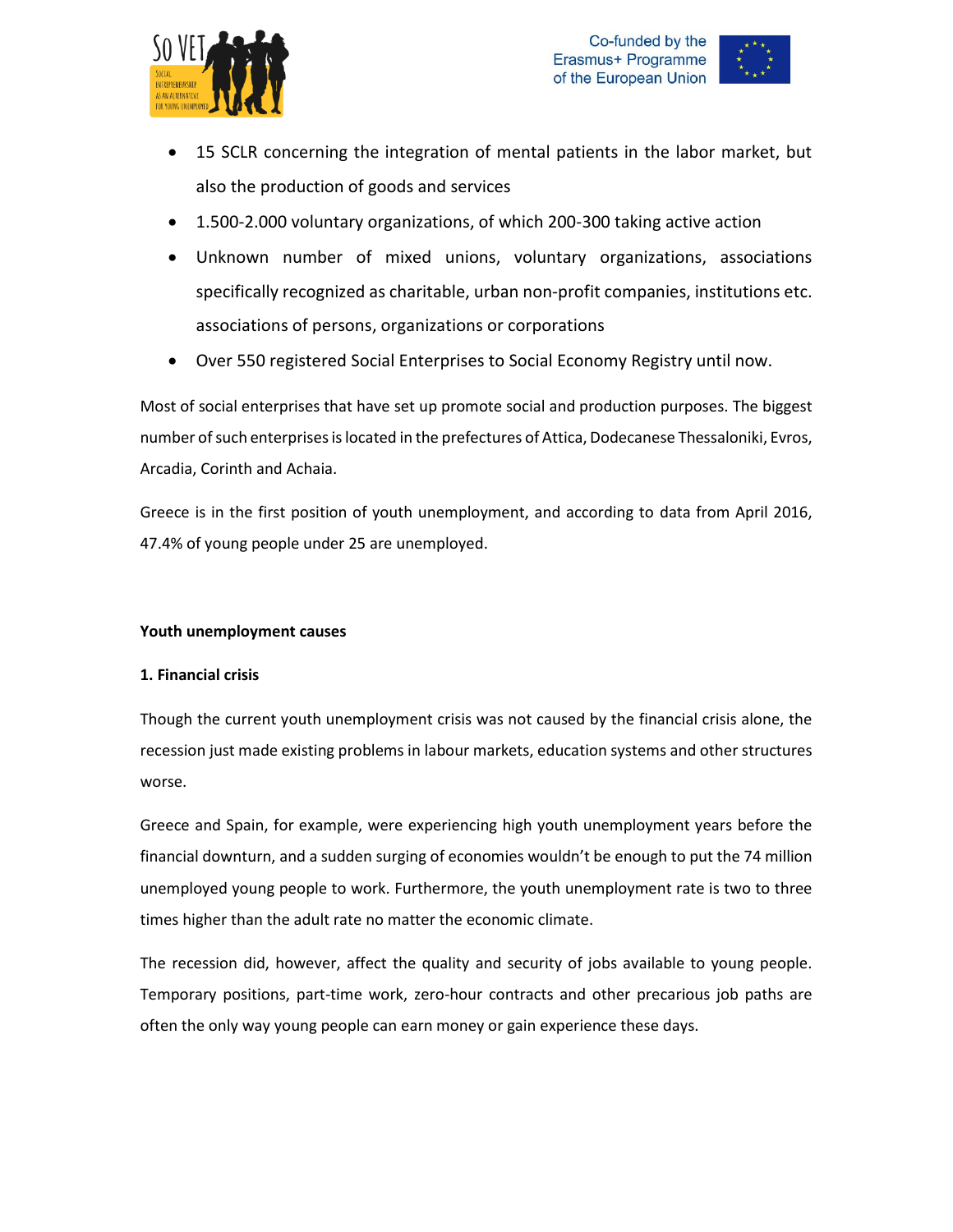



#### **2. Skills mismatch**

The skills mismatch is a youth unemployment cause that affects young people everywhere. There are millions of young people out of school and ready to work, but businesses needs skills these young people never got. Young people end up experiencing a difficult school-to-work transition, and businesses are unable to find suitable candidates for their positions.

Similarly, young people who have advanced degrees find themselves overqualified for their jobs, and many young people are also underemployed, meaning they work fewer hours than they would prefer. There is an economic as well as a personal cost here: young people are not being allowed to work to their full potential.

#### **3. Lack of entrepreneurship and lifeskills education**

While the exact cause of the skills mismatch is difficult to pin down, it's a combination of school curriculums neglecting vocational, entrepreneurial and employability training in favour of more traditional academics, poor connections between the private sector and schools to promote training and work experience and a lack of instruction in how to harness lifeskills most students already have.

#### **4. Lack of access to capital**

Young people who want to make their own jobs by starting businesses often struggle to find access to affordable loans, or loans in general. This is partially due to a lack of collateral. High interest rates also make it difficult for young people to repay their loans on time. The World Bank notes that <1% of loan portfolios of loan providers are directed at those under the age of 30.

#### **5. A digital divide**

In some low-income countries, the skills mismatch is compounded by a lack of access to technology or the internet. If schools are unable to afford the tools to educate young people in the digital sector, these young people are at a disadvantage in the job market.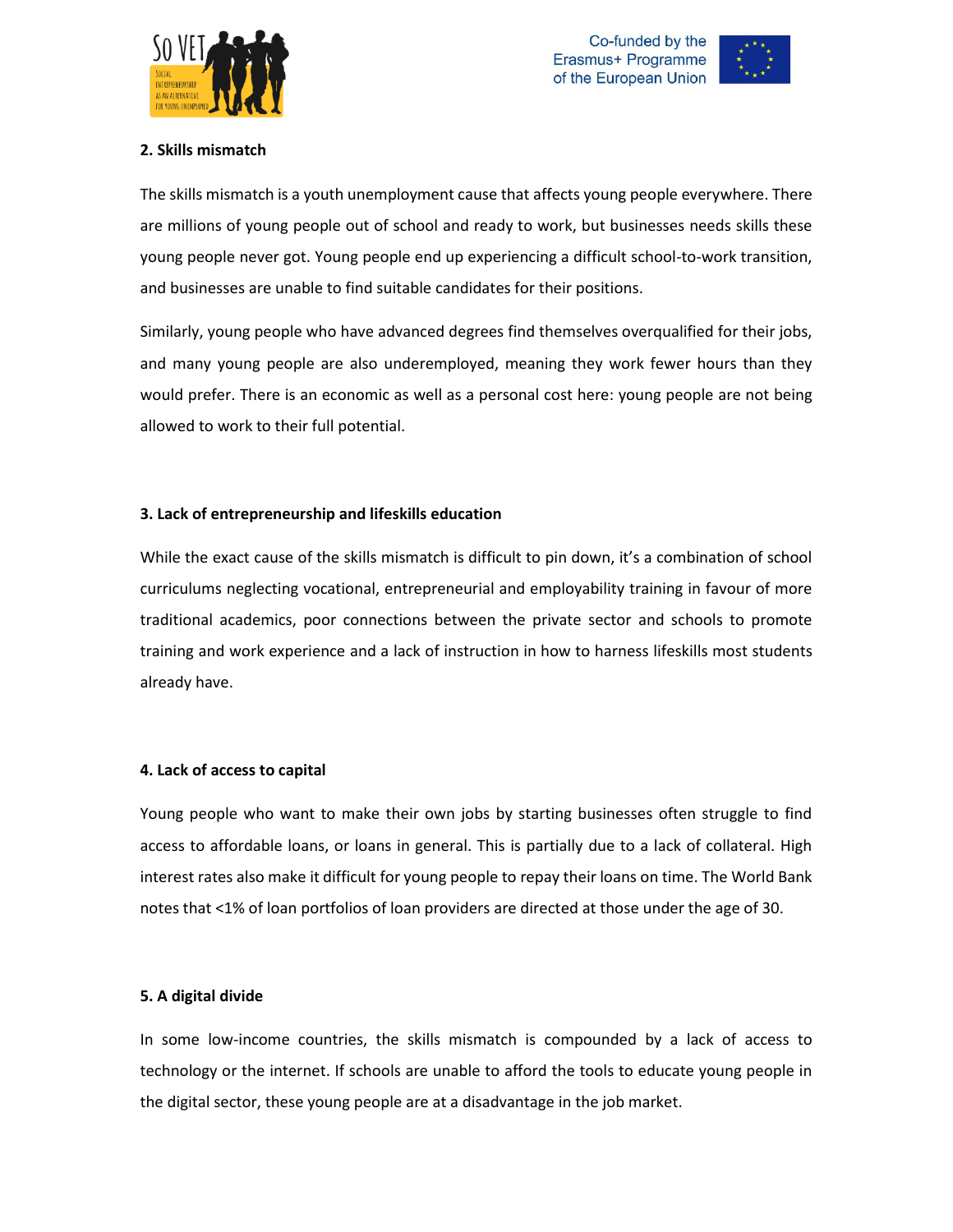





The Greek society seems that has not realized the importance of using youth potential. Programmes supporting new companies do exist and are funded or co-funded by the European Union within the framework of the development and exploitation policies of new businesses in EU members. However, the disadvantage lies in the lack of an official and united sector providing such information, while related websites often present information in a complicated form. Thus, it is left to the potential entrepreneur to collect and decode information needed.

#### <span id="page-13-0"></span>Main needs and challenges faced by young potential social entrepreneurs

A social enterprise faces the same issues that any traditional business faces in its growth and operations. But social entrepreneurs also face unique challenges in delivering the social value, social returns or social impact of the enterprise in addition to commercial value.

#### **Funding**

Social enterprises can be run as for-profit or non-profit and sit somewhere in the middle of the traditional corporation and a purely charitable organization. Some organizations are able to generate sufficient income through the sale of socially beneficial goods or services, but many are not. Other funding opportunities include corporate investment, donations and government funding. Approaching investors may not be easy, however, if the organization is perceived as more non-profit than profit-oriented and not likely to make a reasonable return for investors. On the other hand, many donors are distrustful of a social enterprise being run as a for-profit company where too much focus may be placed on wealth generation and too little on social value.

#### **Communicating Value Objectively**

The social enterprise delivers more than commercial value, and it is the additional social value that often ignites the passion of the social entrepreneur. This in combination with the fact that social value is not easily measured can make it difficult to communicate the bottom line to investors, donors or the community at large. It is important to stay objective to remain convincing, and to make the right decisions in moving the enterprise toward its goals.

#### **Strategy and Long-Term Focus**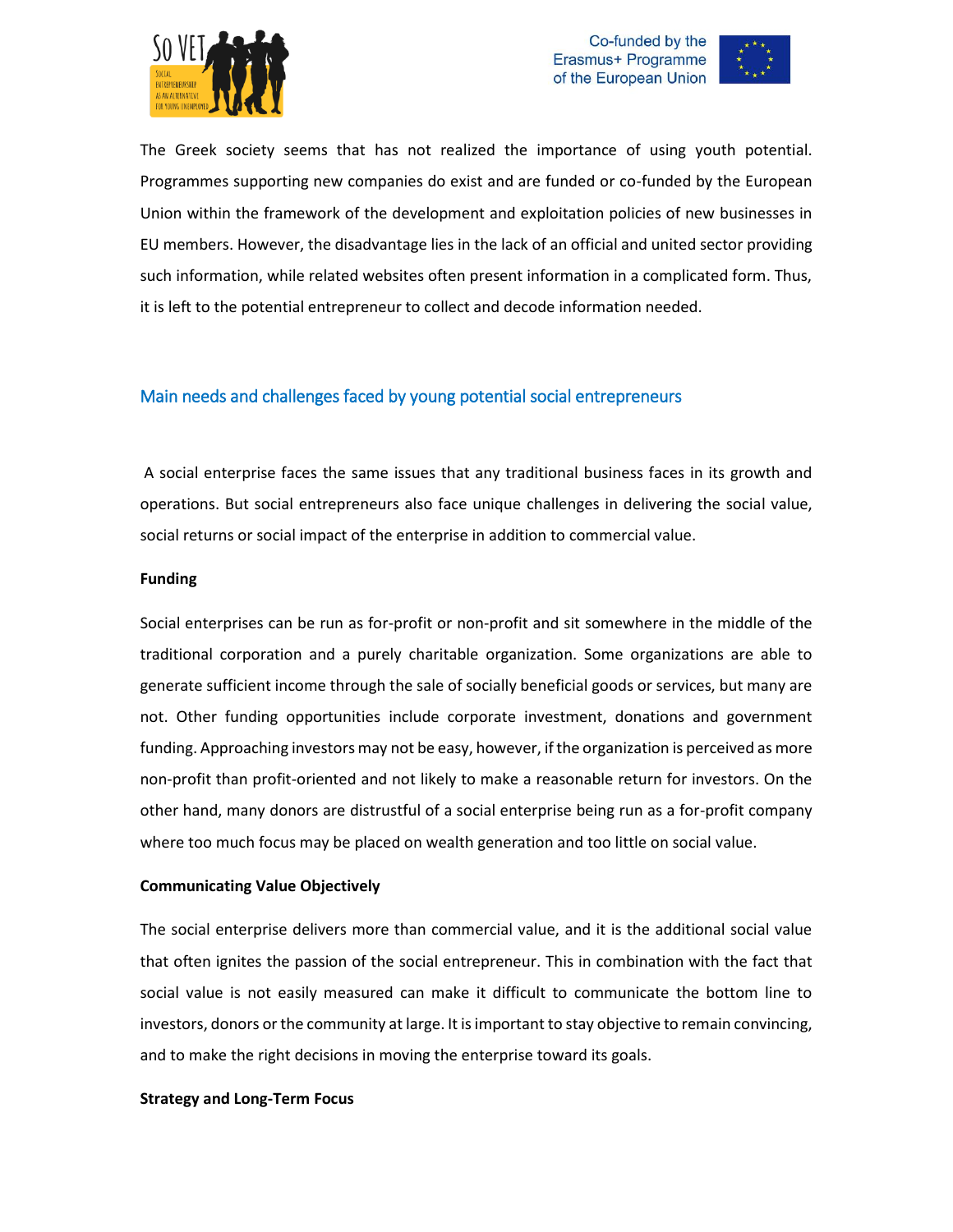





It is important to any business to identify a long-term strategy, define appropriate goals and drive growth in a sustainable manner. Difficulties for social enterprises again stem from the fact that the purpose of the organization is to create social benefits. It is often the case that multiple social benefits can mean multiple goals, all of which must be evaluated in terms of cost of provision to ensure true value creation. A strong strategy will identify a unique value proposition compared to other organizations and indicate clearly what the organization will not do. Activities of the social enterprise should work together and reinforce each other.

#### **Remaining True to the Mission**

Establishing a good strategy for the social enterprise will help to mitigate the possibility of mission creep. It is often easier to fight fires and not focus on the long-term goals of the organization, but this could result in an undesirable shift in the social value provided. A successful organization will continuously review strategy and work to improve it, but changes in the mission can cause confusion and dilute the organization's impact.

#### <span id="page-14-0"></span>Formal and non-formal education and training in social economy

As there is a number of definitions for social entrepreneurship, so has a series of attempts to give a definition of social entrepreneur. According to Dees(2001) a social entrepreneur is described by the act of changing the social field. He adopts a mission to create and maintain social value (not just private value), recognizes and seeks to exploit new opportunities that will serve this mission, participates in a process of continuous innovations, adaptations and learning act with determination without being limited by the resources that are available to them and develops a greater sense of responsibility towards populations they serve and according to the results that are created. The following psychological characteristics are considered useful for social entrepreneurs:

**1. Innovativeness**: Since entrepreneurship usually involves innovations should not be surprising that entrepreneurs tend to be innovative people, thus it is possible to develop new concepts aiming to respond to these challenges.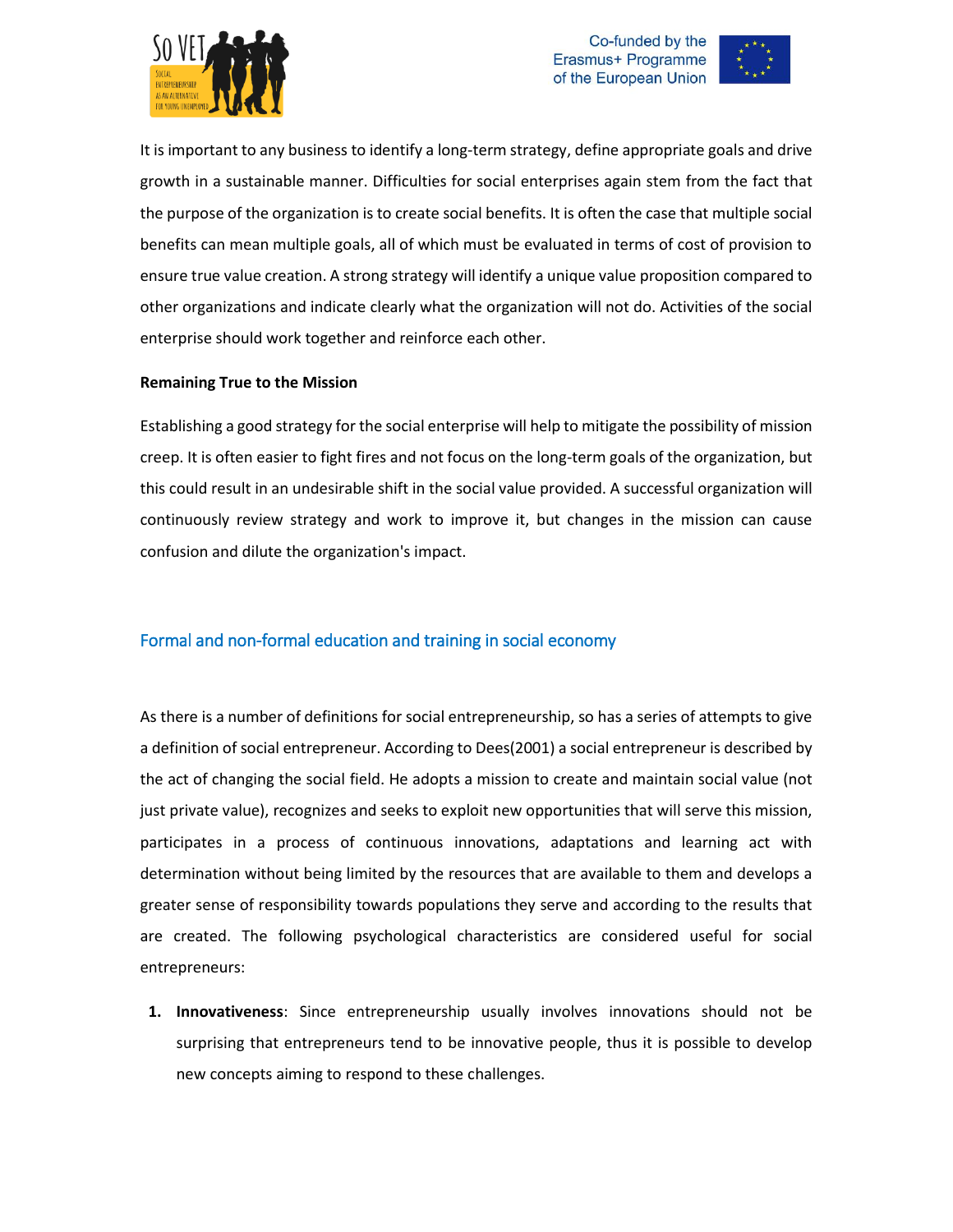



- **2. Orientation achievements:** It is a fact that entrepreneurs rely heavily on their strengths and many prefer to complete naturalness to work alone in order to achieve their goals.
- **3. Little risk aversion:** Generally, it is supposed that entrepreneurs are tolerant to risk and more creative to invent ways of risk mitigation.
- **4. Tolerance to ambiguity:** Entrepreneurs generally feel comfortable in situations which are dynamic and not very clear.
- **5. Sense of control of their own destiny**: It is considered that entrepreneurs control themselves their destiny, which may be due to their tendency to see negative situations as opportunities rather than as threats.
- **6. Social awareness and social reflection**: The social entrepreneurs realize the value of social benefits and they are willing to dedicate themselves to this accumulation.

Social entrepreneurs are somehow able to integrate into a vision a social problem, which is characterized by large complexity, but has the ability to reconfigure public stops when implemented. They are considered to be persons with significant personal reliability, which in fact are using to find critical resources. Moreover, they manage to create the commitment of the supporters in the program based on major social values, rather than on purely economic terms, leading to a sense of collective purpose. All the above describe the leading characteristics of a social entrepreneur.

Entrepreneurship is more about action rather than teaching. A good approach is the real contact with the market. For an effective education in entrepreneurship, it is determined that complete models regarding utilization of collective knowledge and experience exist. Also, necessary is the use of scenarios and experiential techniques along with standards about the content of the education. The benefits of such an education include:

- Capability of turning the problems into opportunities to overcome difficulties
- Learning through the mistakes, failures and risk management
- Development of working culture and consumer awareness
- Regard entrepreneurship as a survival method, within the frame of respecting and protecting natural and social environment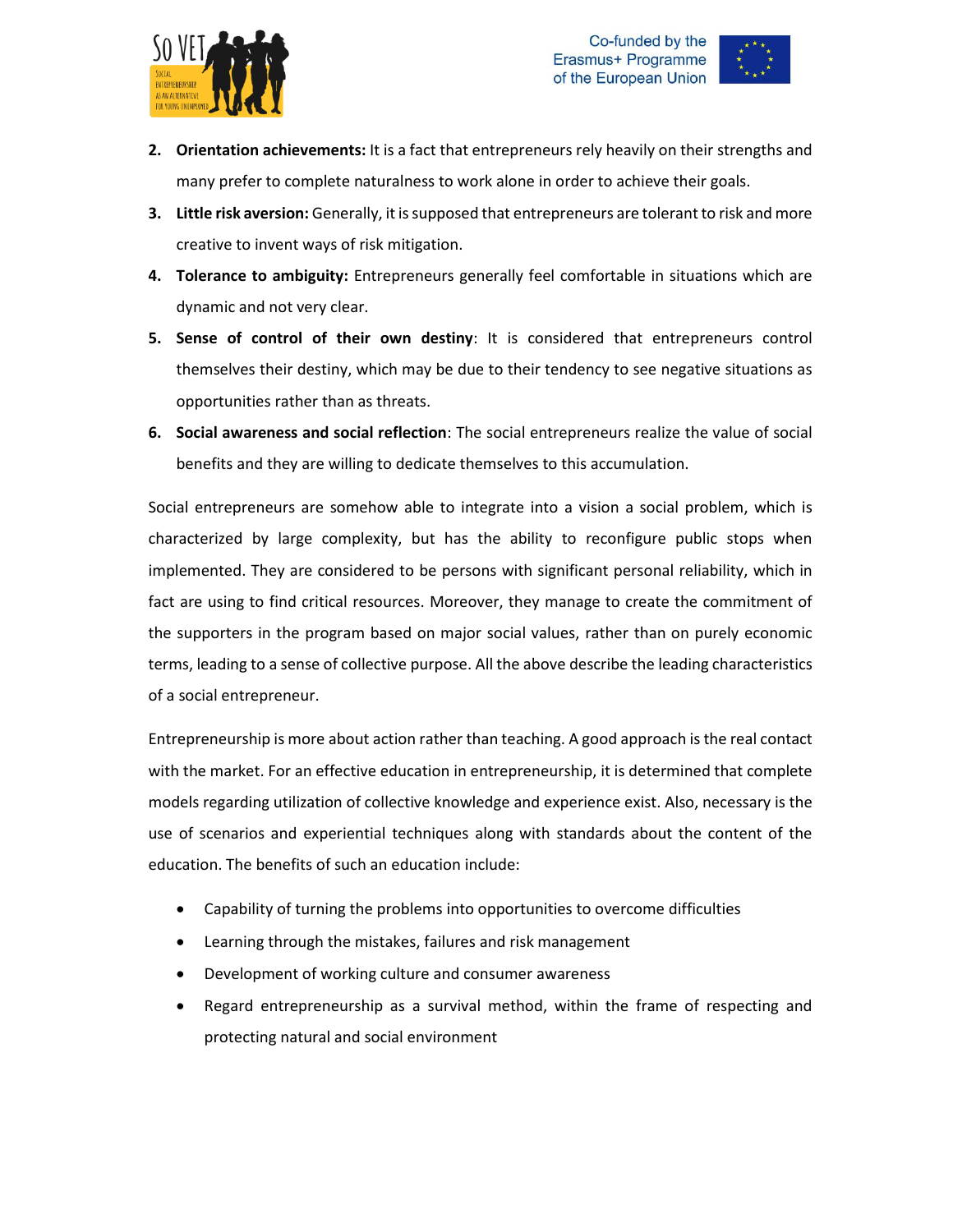



### <span id="page-16-0"></span>CHAPTER IV - Findings from the survey & the interviews with the target group

#### <span id="page-16-1"></span>**Introduction**

Within the framework of the Needs Analysis and in order to determine the particular needs of the project's target group (NEETs) and analyze the skills gap that exists in the field of social entrepreneurship, Institute of Entrepreneurship Development has conducted a large-scale survey with **51 participants**.

The target group for the survey was NEETs: young people, aged between 15-29 years old, not in education, employment or training.

In the sections below, the results from the survey are being imprinted and analyzed.

#### <span id="page-16-2"></span>**Demographics**

Regarding the gender of the people that have participated in the survey, we can see in the following charts that there was a balance in this field as 49% are women and 51% are men.

As mentioned above, the target group for the survey was NEETs: young people, aged between 15- 29 years old, not in education, employment or training. The majority of the participants (63%) are between 23-26 and 27-29 (27%) years' old.

Also, regarding the educational background of the participants, 59% of them have graduated university and 22% have attended postgraduate courses. There are also participants from lower educational levels (1 person with lower secondary education, 3 persons with upper secondary, 5 persons with post-secondary education and 1 persons with PhD degree).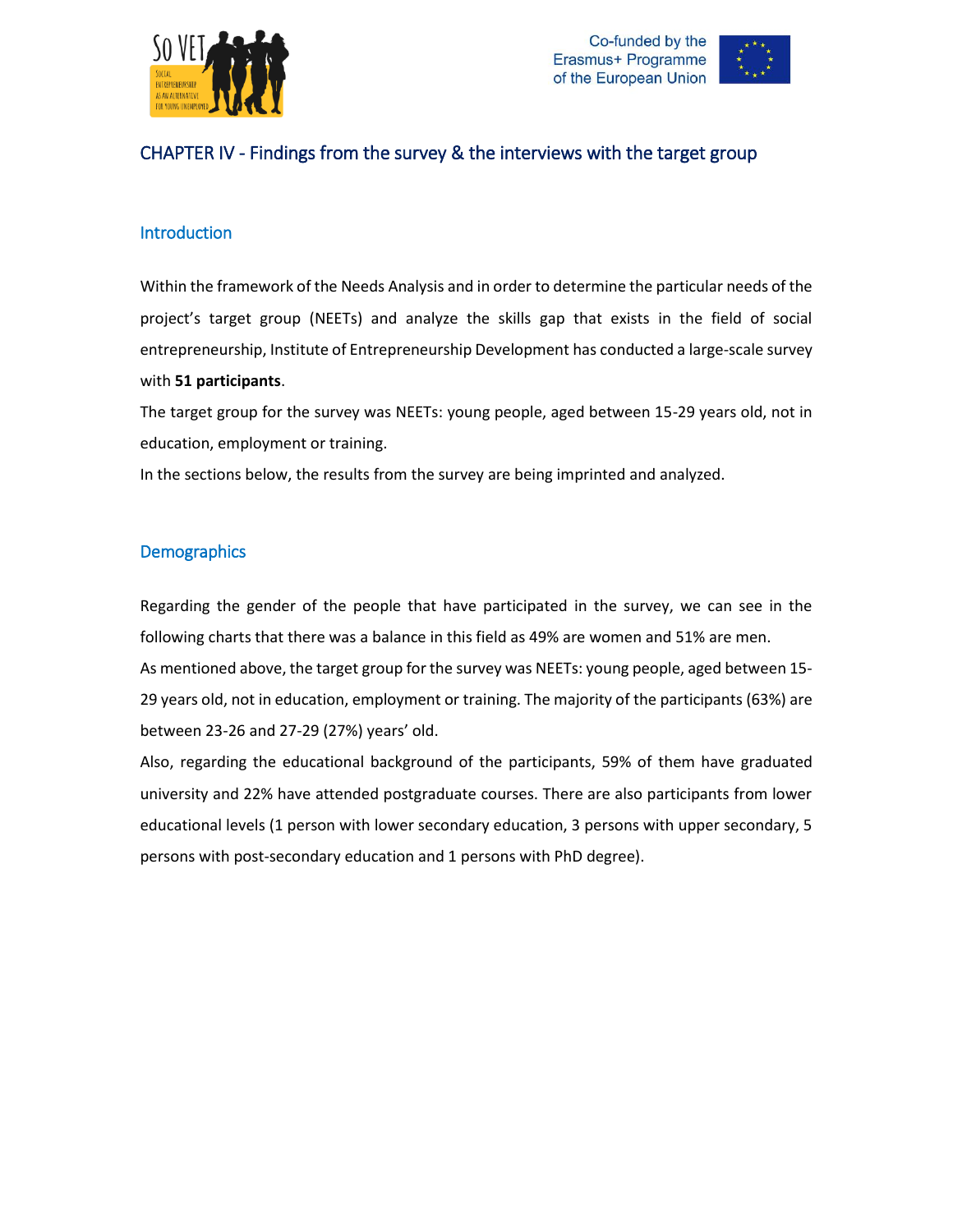





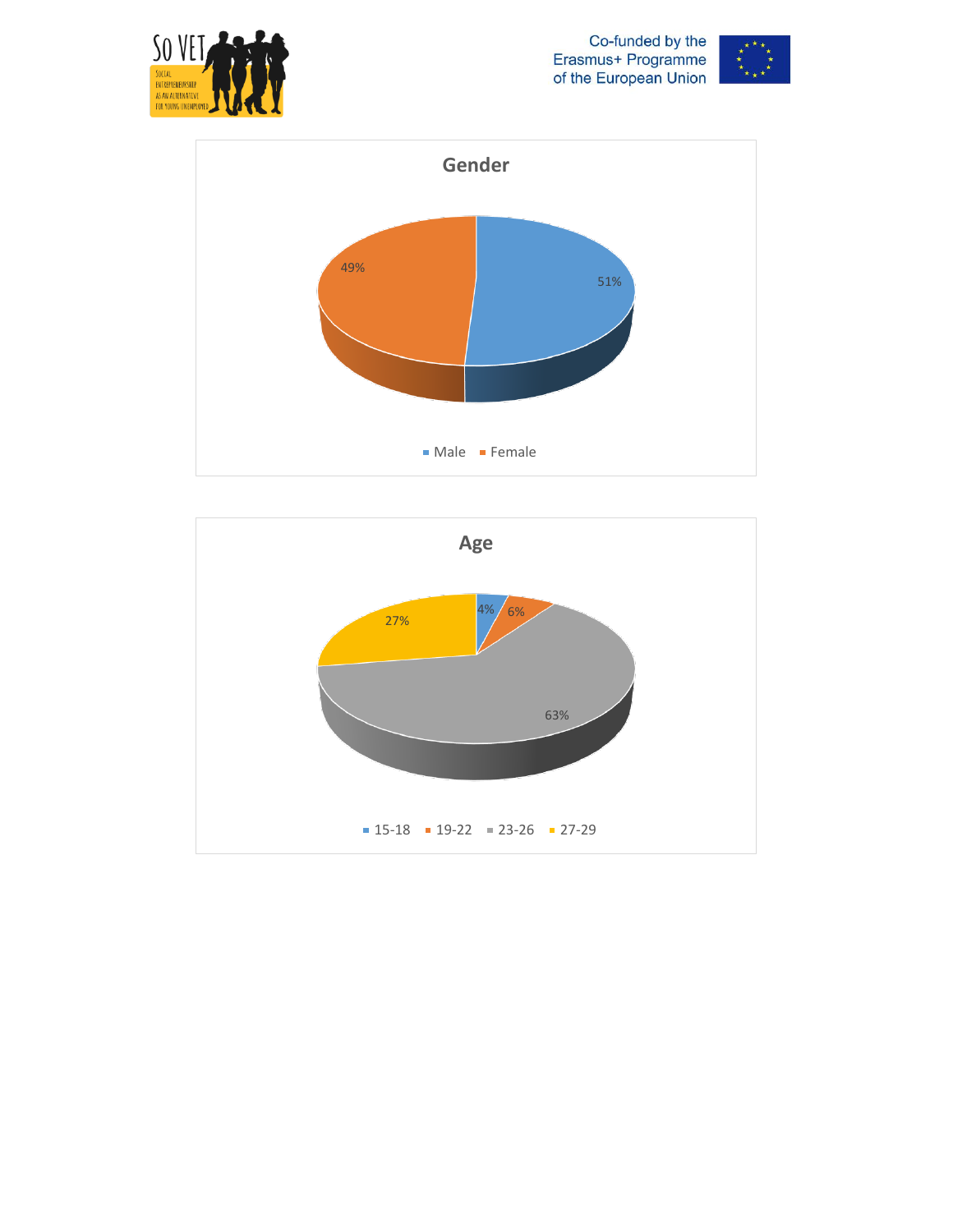





### <span id="page-18-0"></span>Introduction to Social Entrepreneurship

One main purpose of the survey was to determine the level of familiarity of the participants with the term and context of Social Economy and Entrepreneurship.

As shown in the chart below, the vast majority of the participants (73%) are familiar with the term, but, there is also a significant percentage (27%) declaring that they are not familiar with this field. Further analyzing these results, we can see that from the participants declared that they are not familiar with Social Economy and Entrepreneurship, approximately the 57% are university graduates, 29% have completed post-secondary education and there is also one person with postgraduate degree.

This fact, despite the common belief that a person's knowledge in different fields such as entrepreneurship and social entrepreneurship is connected with his/her level of education, confirms the need of developing a specialized training course and material in the field of Social Economy and Entrepreneurship.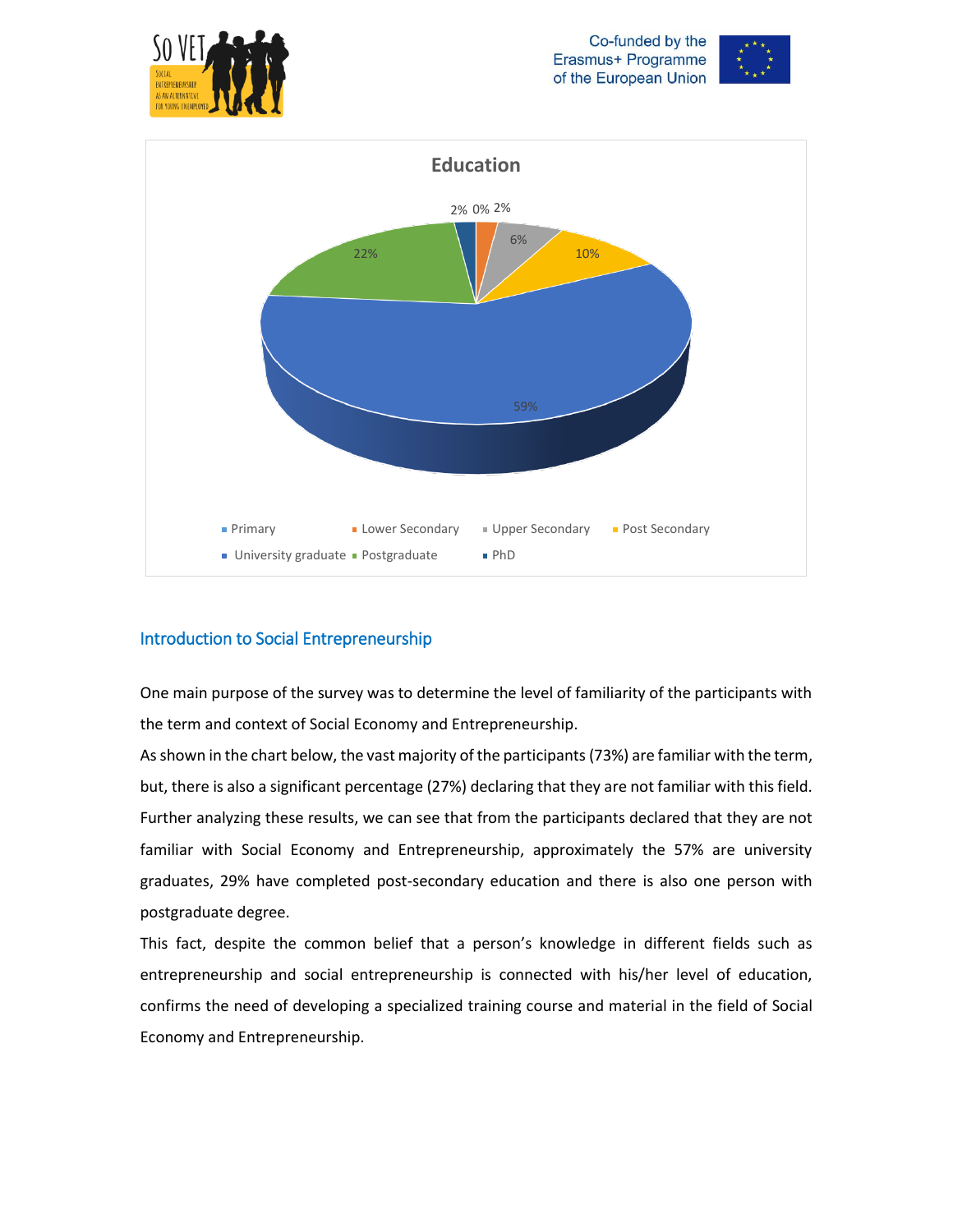





Furthermore, within the survey the participants were asked from their opinion regarding how important is for potential entrepreneurs to be aware of some general aspects of entrepreneurship and social entrepreneurship (results are shown in the chart below).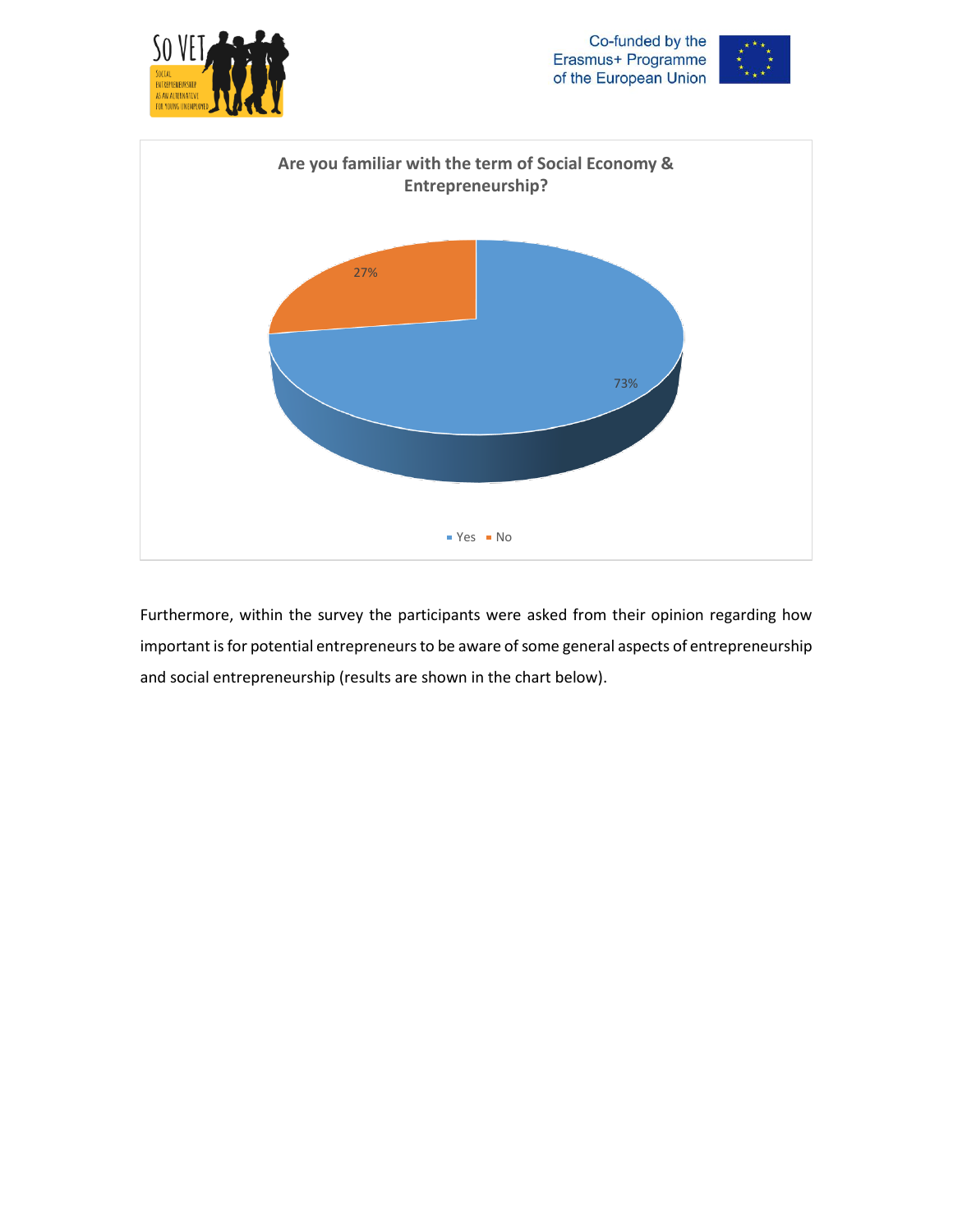



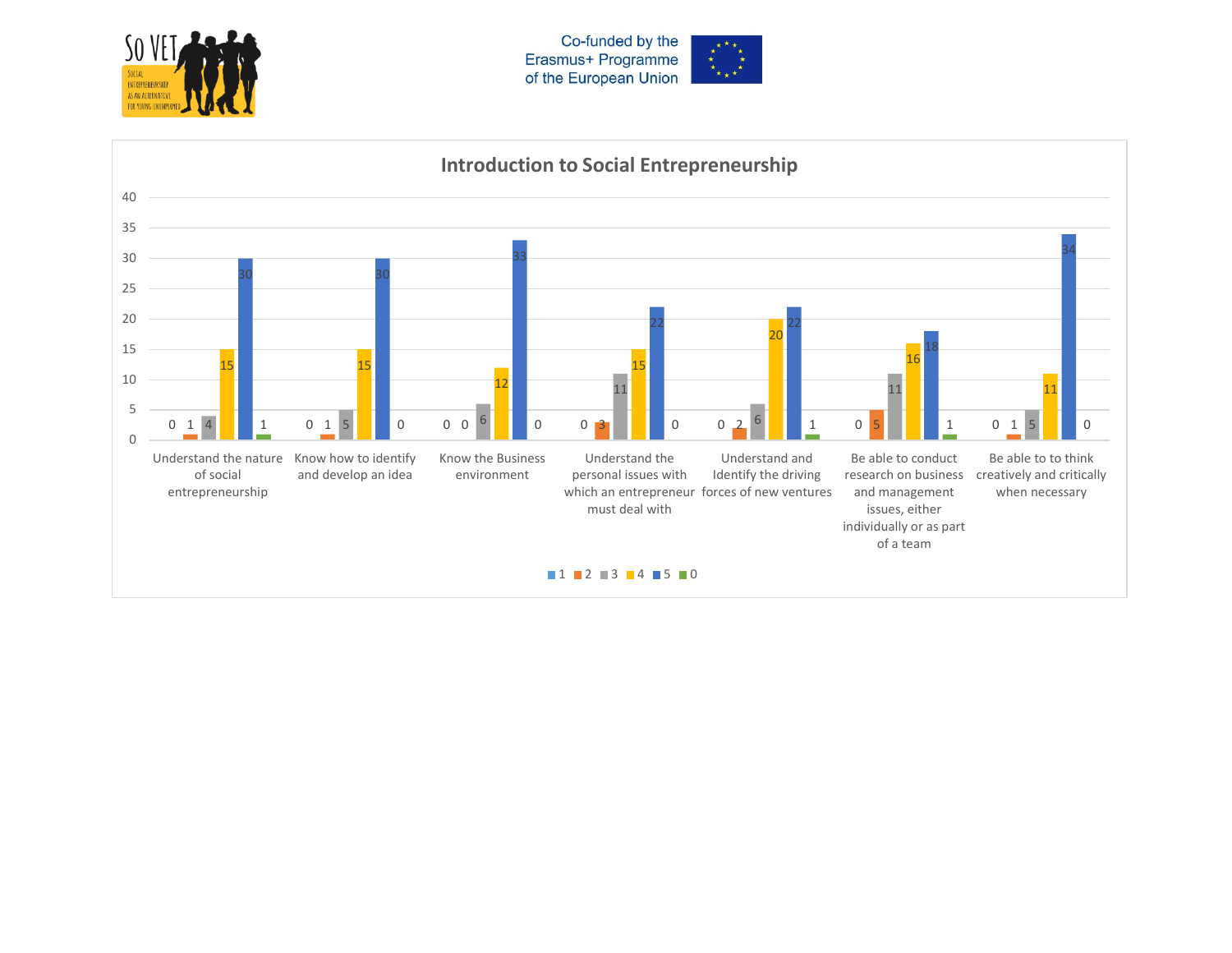



#### Starting a Business

Starting a business is a procedure that acquires a particular set of skills and knowledge in a variety of fields (basic economics, basic management skills, etc.). In the chart below, the answers of the participants regarding the importance of various aspects of the business foundation procedure are being imprinted.

<span id="page-21-0"></span>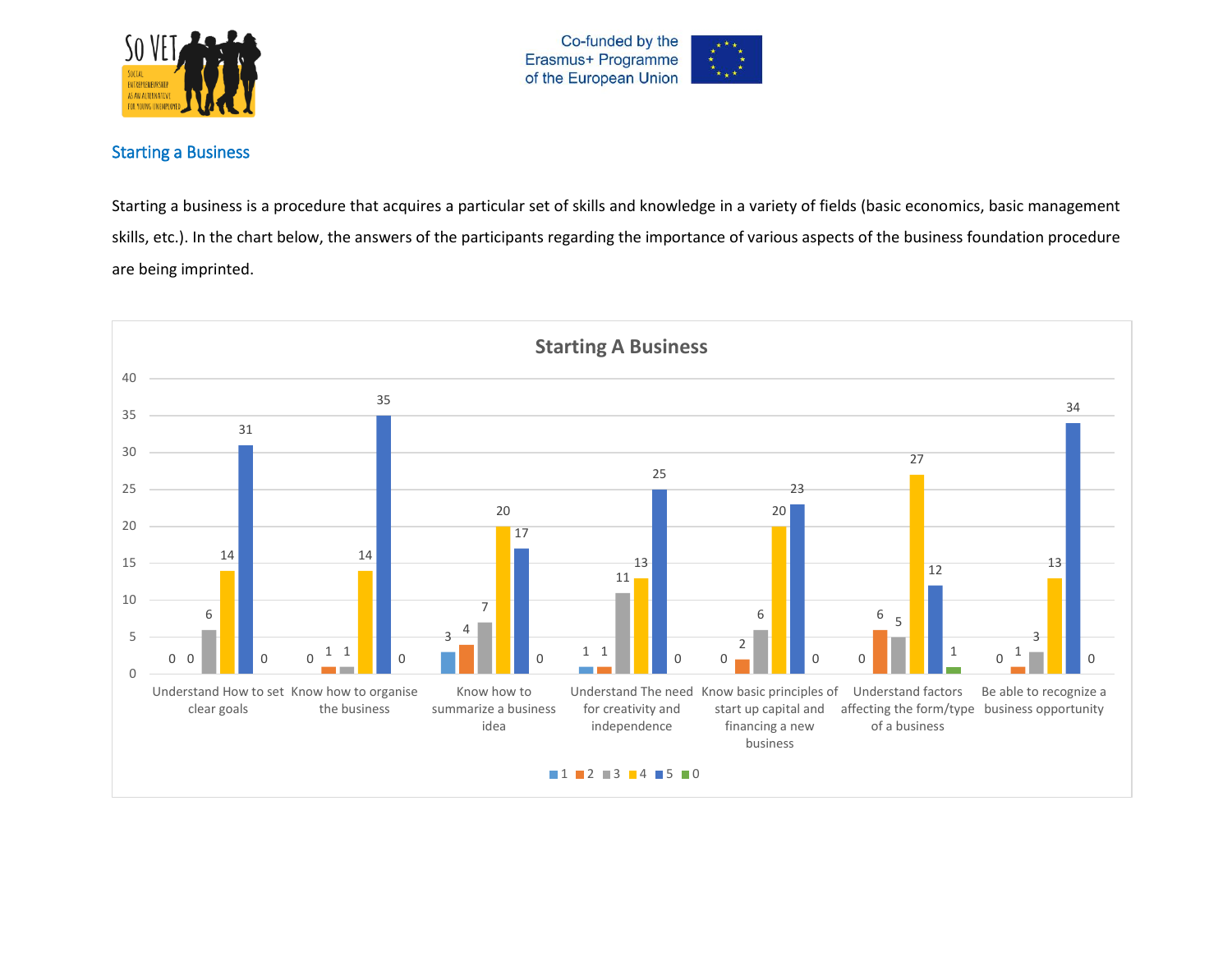



#### Risk Management and Business Law

Creating and running a (social) business includes a significant risk with which the entrepreneur has to deal every day. Therefore, risk management skills are considered to be very important for an entrepreneur. The answers of the participants regarding the importance of risk management aspects are shown in the chart below.

<span id="page-22-0"></span>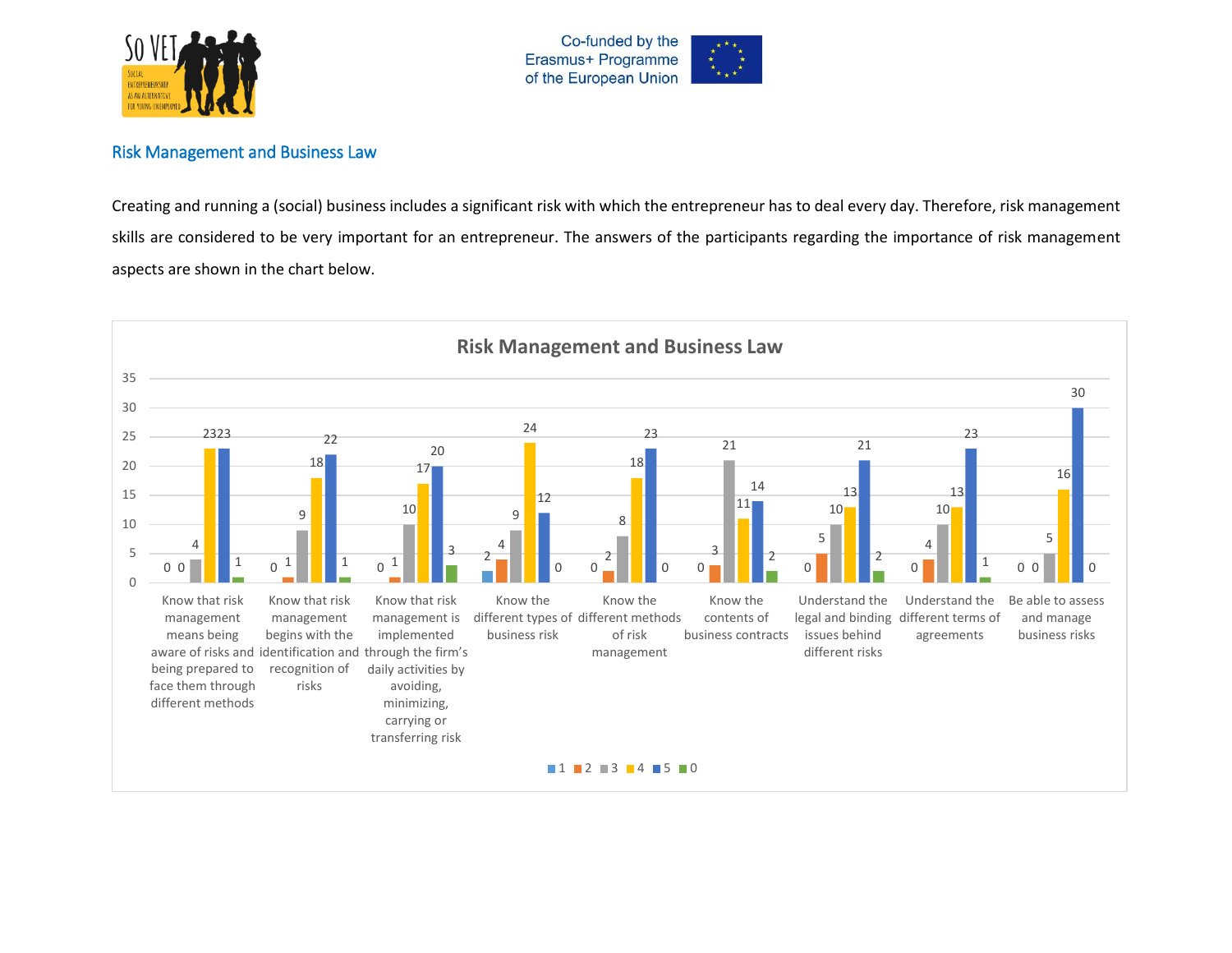



#### Marketing

The importance of marketing skills is undisputed, as the entrepreneur has to sell his/her products/services in order to have profits. Different aspects of marketing skills and fields were also explored within this survey and in the chart below the answers from the participants are being imprinted.

<span id="page-23-0"></span>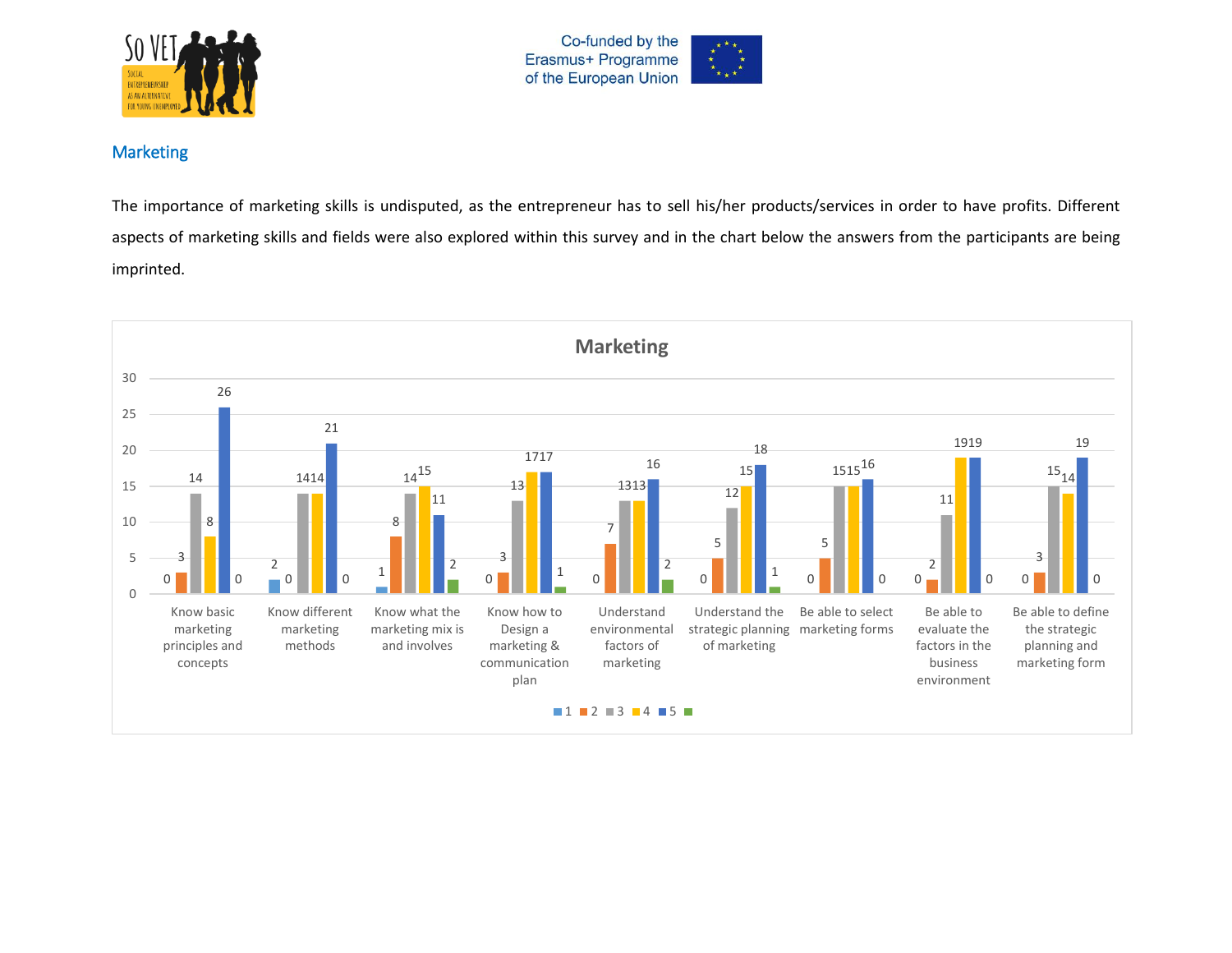



#### Business finance and economics

Business finance and economics is a crucial sector in which an entrepreneur should hold a significant amount of knowledge in order to manage and operate his/her enterprise/company. In the chart below the ratings from the participants in the survey regarding how important is for an entrepreneur to have knowledge in various business finance and economics aspects are being imprinted.

<span id="page-24-0"></span>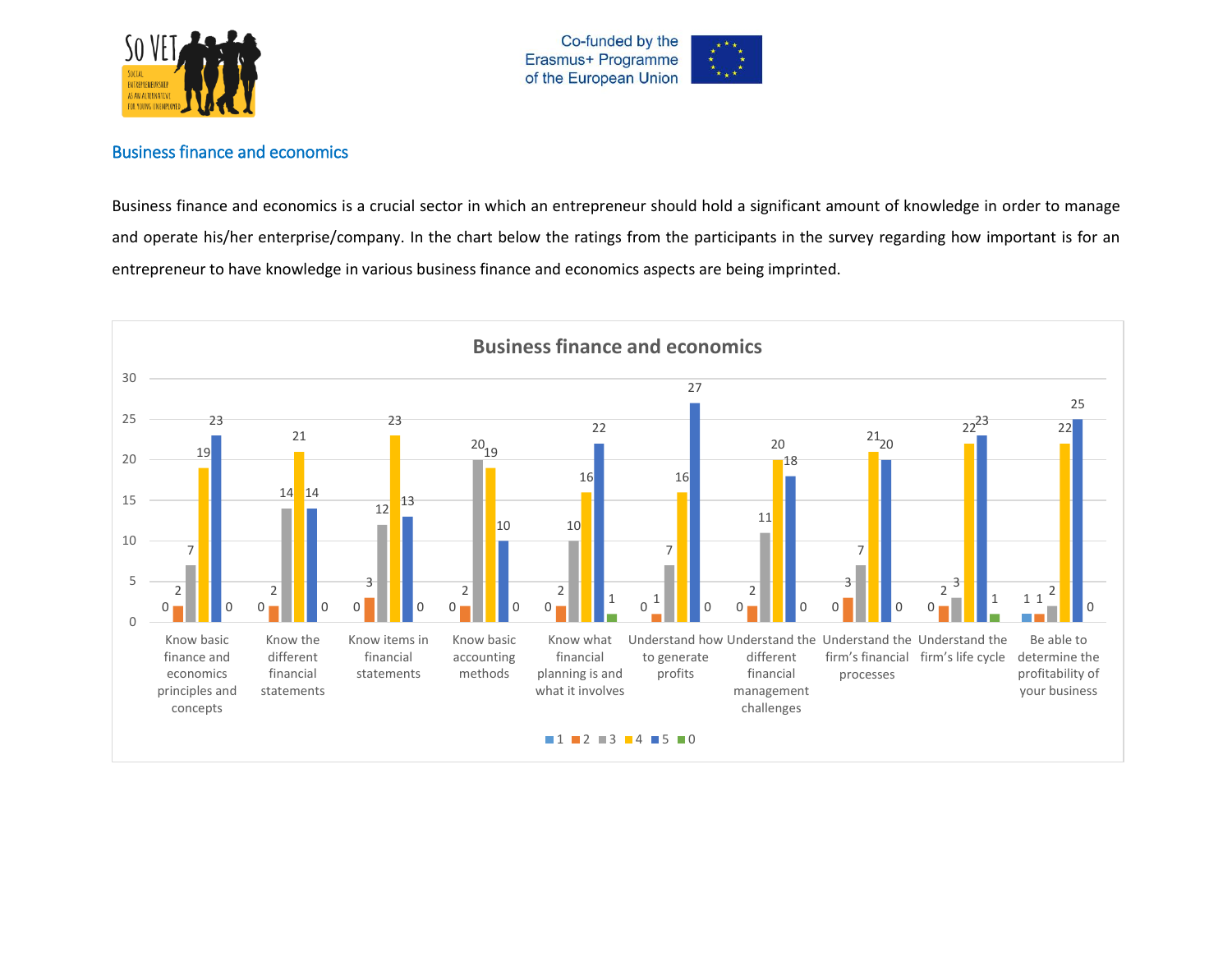



## Tools and methods

Apart from the specific training needs of the project's target group in Social Economy & Entrepreneurship, another field that was explored through this survey was the exact training tools and methods that can be used in order to ensure better learning outcomes.

<span id="page-25-0"></span>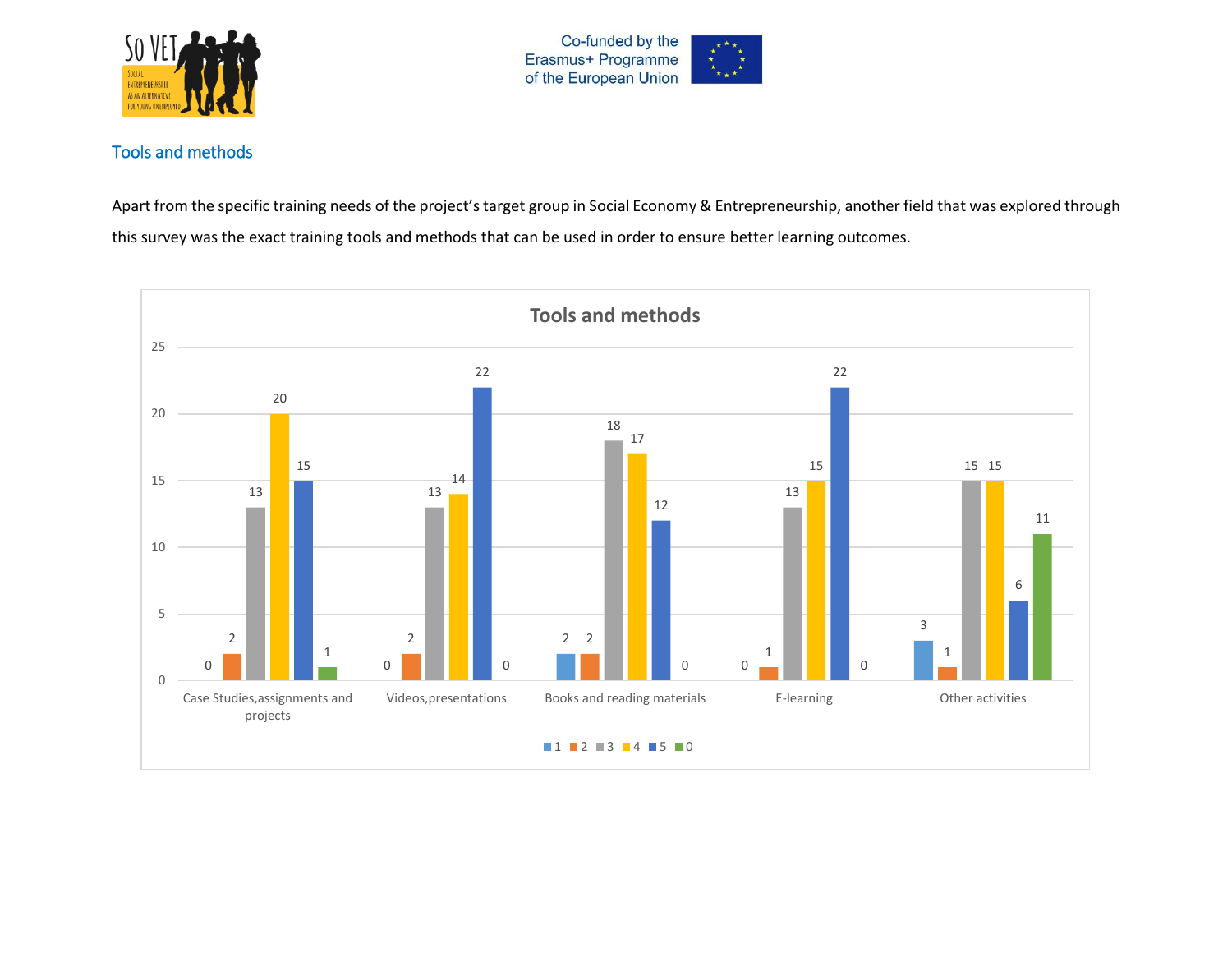



### <span id="page-26-0"></span>CHAPTER V - Conclusions & remarks

- $\downarrow$  The sector of Social Economy & Entrepreneurship in Greece is developing during the past years, as more and more people find it as a viable solution in order to deal with the difficult conditions created by the economic crisis.
- **There is a clear legal framework defining all aspects of the Social Economy &** Entrepreneurship sector.
- **Agriculture cooperatives in different cities of Greece are a former type of social** enterprise, although mainly they were initiatives of farmers and had the form of agriculture associations.
- $\ddot{\phantom{1}}$  Although the sector of social economy is developing and although there is the legal framework defining all aspects of the sector, social entrepreneurship hasn't still been embedded in the culture of Greek people as it lacks the proper promotion from the public authorities.
- $\downarrow$  Also, over the past years, public authorities have developed and implemented various funding programs for social enterprises.
- $\downarrow$  A social enterprise faces the same issues that any traditional business faces in its growth and operations. But social entrepreneurs also face unique challenges in delivering the social value, social returns or social impact of the enterprise in addition to commercial value.
- $\ddot{\phantom{1}}$  The majority of the participants in the survey are familiar with the term of Social Economy & Entrepreneurship, although there is also a significant percentage that are not.
- From the participants declared that they are not familiar with Social Economy and Entrepreneurship, approximately the 57% are university graduates, 29% have completed post-secondary education and there is also one person with postgraduate degree. This fact, despite the common belief that a person's knowledge in different fields such as entrepreneurship and social entrepreneurship is connected with his/her level of education, confirms the need of developing a specialized training course and material in the field of Social Economy and Entrepreneurship.
- $\downarrow$  All interviewees consider social entrepreneurship as a viable solution, but at the same time the idea of owning and leading a business was quite stressful for them.